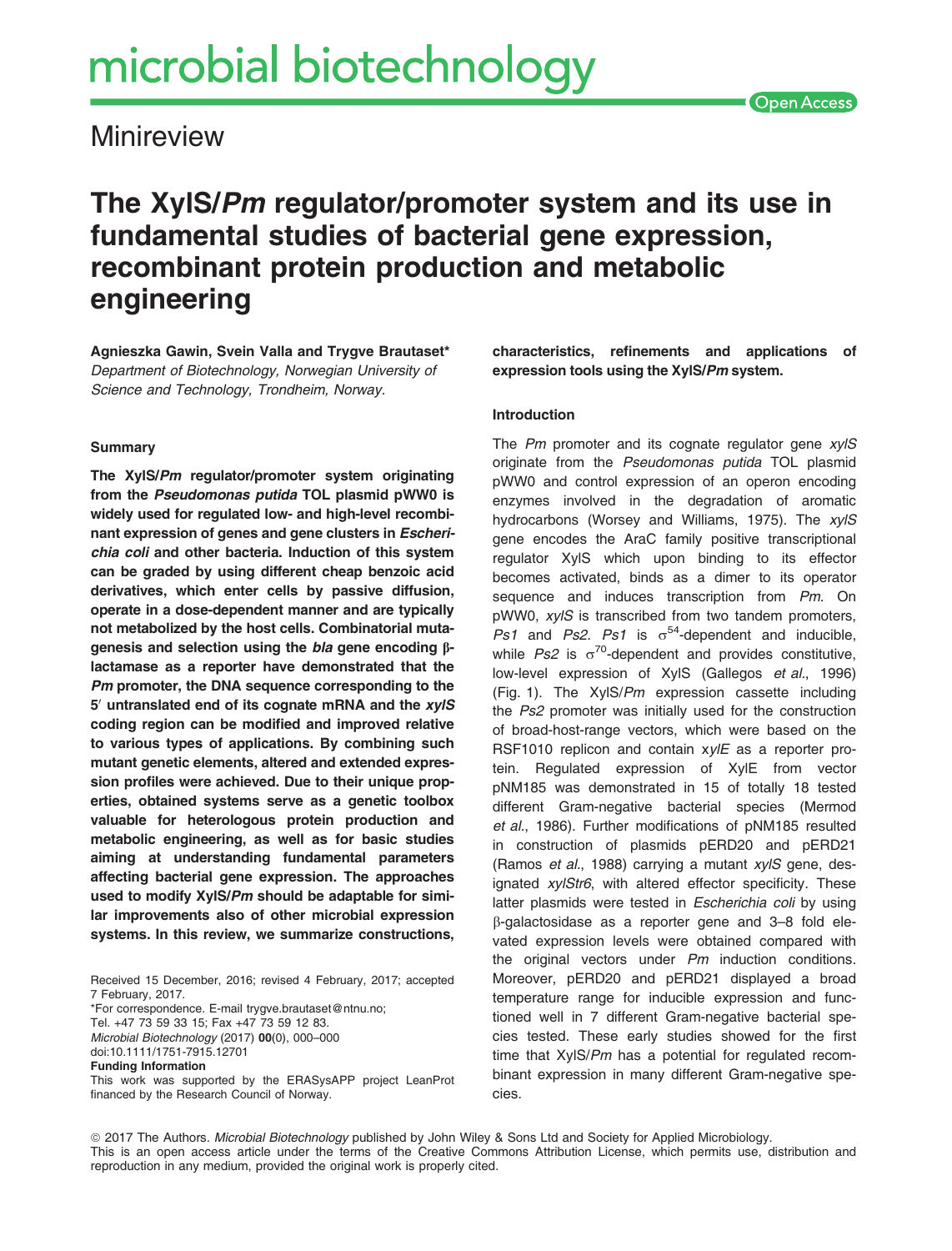

Fig. 1. The upper scheme illustrates the catabolic operon for degradation of aromatic compounds in the Pseudomonas putida TOL plasmid pWW0. The upper-pathway operon is under transcriptional control of XylR/Pu and encodes enzymes that transform toluene into benzoate. Subsequently, benzoate is converted to tricarboxylic acid (TCA) intermediates by enzymes encoded in the meta-pathway operon, under transcriptional control of XylS/Pm. Circles, XylR; triangles, XylS; open symbols, regulator unable to activate transcription; solid symbols, regulator able to stimulate transcription; +, activating effect; -, repressing effect (Inouye et al., 1987; Greated et al., 2002). The lower part of the figure presents how XylS/Pm can be applied to express recombinant genes. Pm is activated by the XylS regulator when it forms a complex with a metapathway substrate entering passively into the cell.

Later, the system was used in combination with the broad-host-range minimal replication elements oriV (origin of vegetative replication) and trfA (encodes the TrfA protein required for initiation of replication at oriV and also controls plasmid copy number) from the naturally occurring RK2 plasmid, resulting in a set of versatile plasmid vectors with known nucleotide sequences (Blatny et al., 1997a,b). In these vectors, the copy number is adjustable by introducing desired point mutations in the trfA gene. The vectors also contain polylinkers facilitating cloning of target genes at an ATG site appropriately positioned relative to the DNA sequence encoding the native Pm ribosome binding site to ensure efficient translation. A common feature for expression vectors containing XylS/Pm is that several alternative, non-toxic and cheap benzoic acid derivatives can be used as inducers. They enter the cells by passive diffusion and function in a dose-dependent manner, usually without being metabolized. These characteristics together with the properties of the expression cassette itself explain why XylS/Pm is such a useful tool for a variety of applications in many different bacterial species.

Despite the many favourable properties of wild-type XylS/Pm, the system has been substantially improved by refinement of the  $Pm$  promoter sequence, the  $5'$ -untranslated region of  $Pm$ -derived transcript, the  $xy/S$  coding sequence and certain 5'-terminal fusion partners. This allowed for a full exploitation of the potential of this expression cassette both for high-level protein production and applications in which tightly controlled expression at more physiologically relevant levels is desired. The outcomes of such approaches have provided new genetic tools widening the range of further applications and have also contributed to new fundamental insights into bacterial gene expression. The methods used to achieve these results should be possible to apply for any expression cassette in principle in any host,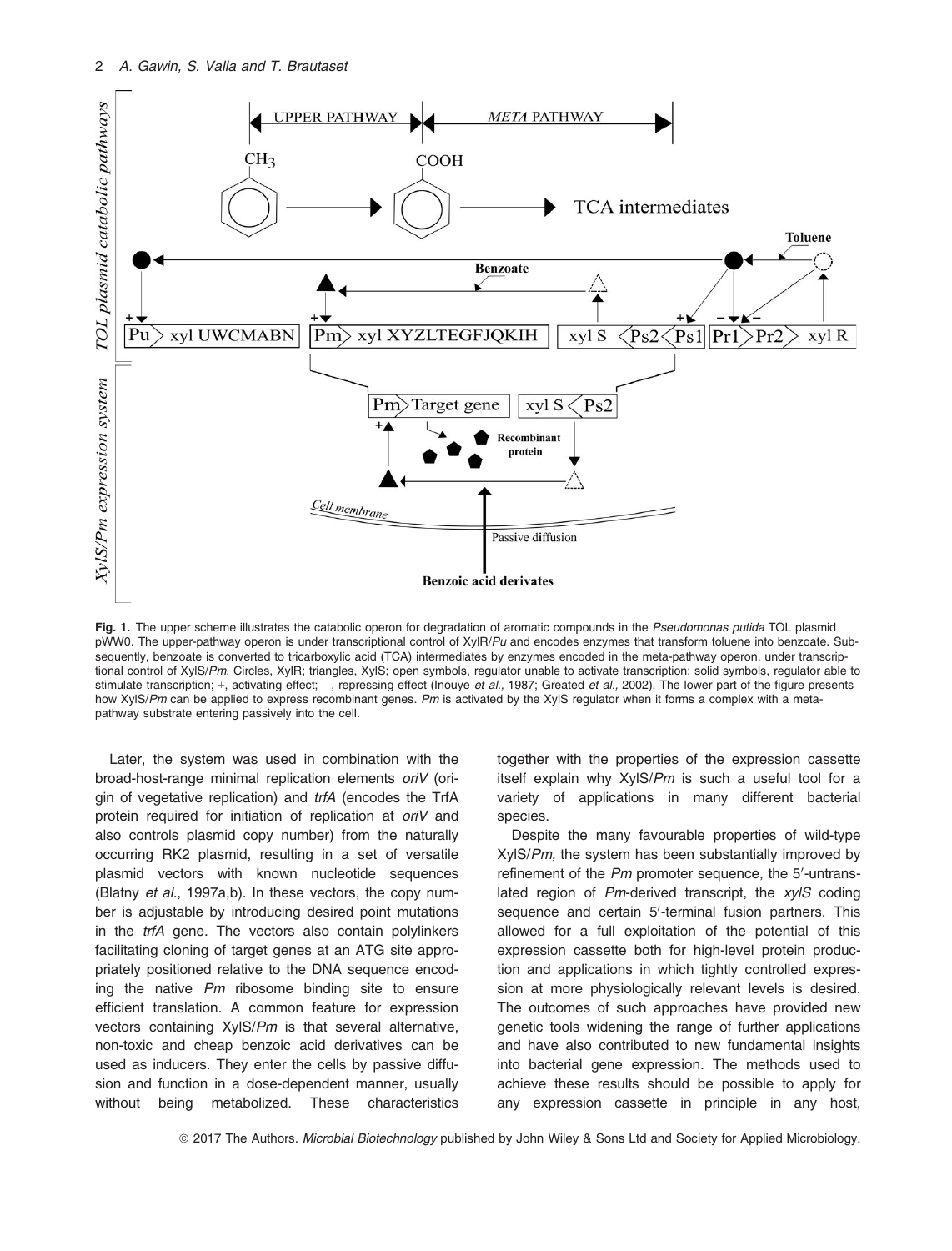although the technologies have so far been used almost exclusively in E. coli.

E. coli is among the most commonly used and best studied bacterial hosts for heterologous gene expression (for a review, see Rosano and Ceccarelli, 2014). Despite of this, functional heterologous protein production even in this host is still often a matter of trial and error, indicating that fundamental aspects of bacterial gene expression have not yet been fully understood. In this review, we describe many and, in several respects, unique properties of the XylS/Pm regulator/promoter system. We present its current applications in E. coli and many other bacterial species, most often for recombinant protein production and metabolic engineering types of experiments. Finally, we consider the potential of XylS/Pm as a valuable model system for basic studies on gene expression in bacteria.

#### The architecture and functioning of the XylS/Pm expression cassette

XylS is a positively regulating transcription factor belonging to the AraC-XylS family, and when activated by a benzoate-derived inducer, it binds to an operator sequence and initiates transcription from the Pm promoter (Fig. 2). The inducer molecules can appear in protonated or non-protonated states depending on the growth medium pH. Only the protonated forms can diffuse passively into the cells, meaning that the expression level when using this system may also be affected by pH (Winther-Larsen et al., 2000a,b). Transcription initiation from Pm is mediated by the XylS/inducer complex and  $\sigma^{32}$ -dependent RNA polymerase in early exponential arowth phase or  $\sigma^{38}$ -dependent RNA polymerase in early stationary phase and thereafter (Marqués et al., 1999; Domínguez-Cuevas et al., 2005).

The origin and biology of the AraC-XylS family of transcription activators and their regulation have been extensively reviewed previously (Gallegos et al., 1997; Ramos et al., 1997; Martin and Rosner, 2001; Egan, 2002; Tobes and Ramos, 2002; Schleif, 2003 Brautaset et al., 2009; Santiago et al., 2016) and will therefore be only briefly outlined here. XylS is a 321 amino acid protein with a molecular mass of 36 kDa (Domínguez-Cuevas et al., 2008). To date, no experimental 3D structure of XylS exists as this protein is, like many AraC members, poorly soluble which so far has rendered its purification in active form unsuccessful (Aune et al., 2010; Domínguez-Cuevas et al., 2010). XylS appears to be composed of two separate and functionally independent domains: a conserved C-terminal domain (CTD) for DNA binding and interactions with RNA polymerase and an N-terminal domain (NTD) responsible for effector recognition and protein dimerization (Gallegos et al., 1997). Double mutants harbouring two specific single amino acid substitutions in the N-terminal domain of XylS have been constructed (Ruíz and Ramos, 2001, 2002), and the mutant protein displayed altered induction properties confirming the role of this domain for the effector binding. It has also been demonstrated that the C-terminal domain alone is able to activate transcription as efficiently as the full-length protein (Kaldalu et al., 2000), while the N-terminal domain represses DNA binding in the absence of benzoate effectors (Domínguez-Cuevas et al., 2010). XylS-CTD consists of seven  $\alpha$ -helices folding into two helix–turn–helix (HTH) motifs. Two recognition helices ( $\alpha$ -helix 3,  $\alpha$ -helix 6) are critical for establishing contact with the Pm promoter in a region



Fig. 2. Schematic model of Pm activation. XylS binding sites and the -10/-35 consensus sequences for binding RNA polymerase are indicated. As a result of the interactions between XylS monomers and the Pm region, the DNA curvature increases to an overall of 98° (González-Pérez et al., 1999, 2002; Domínguez-Cuevas et al., 2010).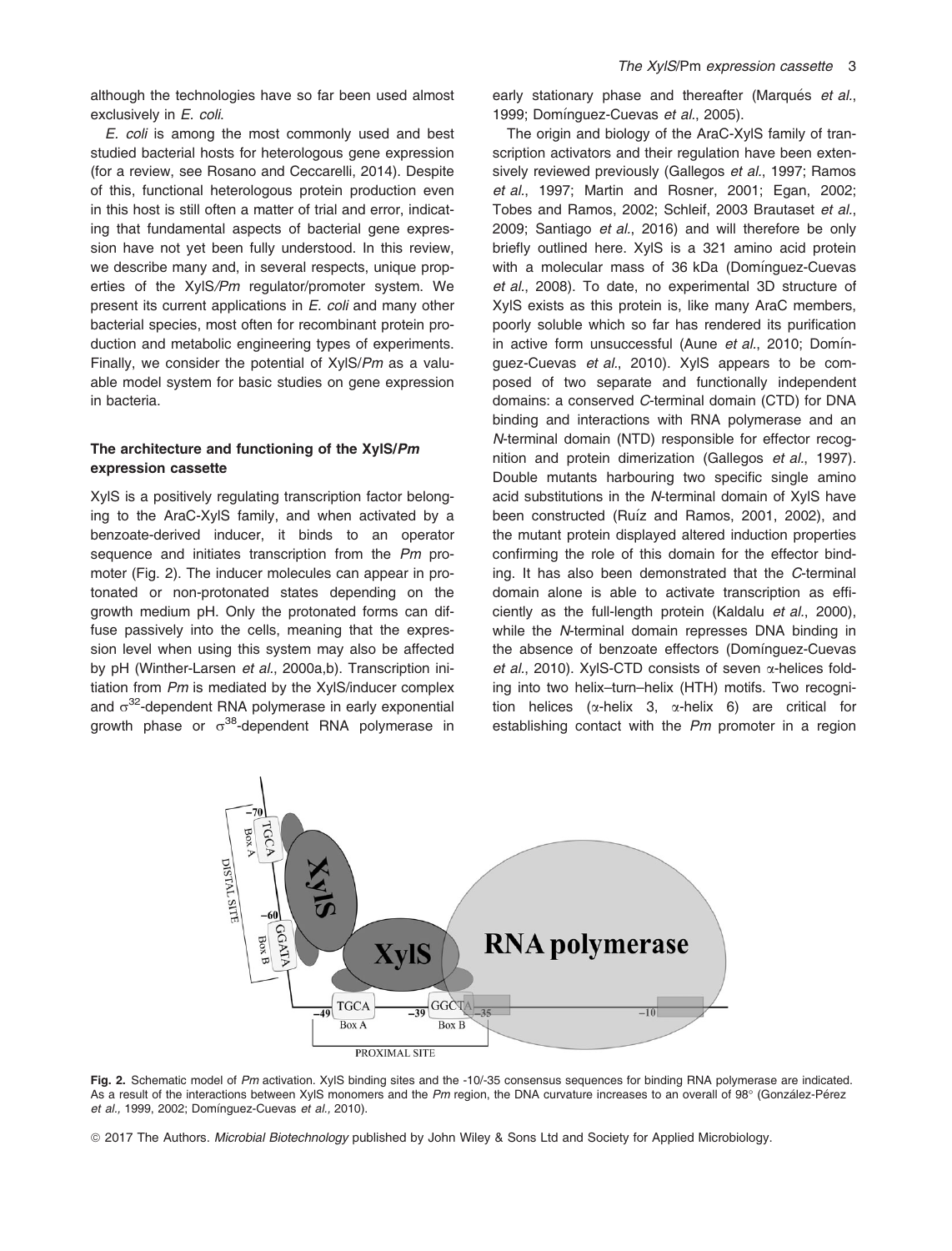#### 4 A. Gawin, S. Valla and T. Brautaset

organized as two homologous 15-base pairs direct repeats, each consisting of a  $5'$ -box A (TGCA) and a  $3'$ box B (GGTA) separated by 6 base pairs (Fig. 2). Recognition of these direct repeat sequences by XylS leads to the formation of a dimer acting in two consecutive steps. The first XylS monomer occupies the proximal binding site and facilitates binding of the second monomer to the distal site. Binding of the two monomers provokes a gradual bending of DNA and interaction of XylS with RNA polymerase as illustrated in Fig. 2 (Kessler et al., 1993; González-Pérez et al., 1999, 2002; Domínguez-Cuevas et al., 2008, 2010). Activation of XylS may be caused either by effector binding or by XylS hyperproduction leading to auto-induction independent of any inducer. One striking feature is that a high number of different benzoic acid-based compounds function as inducers for XylS (Silva-Rocha et al., 2011). To date, 59 different compounds have been tested and among these 31 compounds were reported to induce expression from Pm with different induction ratios (Table 1).

## Combinatorial mutagenesis and selection to alter and improve the elements of the XylS/Pm expression system

Directed evolution combining random mutagenesis protocols and selection has turned out to be more efficient than rational site-directed mutagenesis to improve enzymes, indicating that our current understanding of the correlation between protein structure and function is still limited. The same is, at least to some extent, true also for gene expression elements. Despite the substantial knowledge accumulated about DNA sequences and features of promoters, spacer regions, ribosome binding sites and 5'-untranslated mRNA regions, rational engineering of new and better expression systems remains challenging and highly unpredictable. Separate elements of the XylS/Pm system, i.e. the Pm promoter, the DNA sequence corresponding to the 5'-untranslated mRNA region (5'-UTR) of the Pm-derived transcript, the xylS coding region, as well as various types of 5'-terminal fusion partners that can stimulate expression of recombinant genes, have been modified and improved by using random mutagenesis and screening approaches. The common procedure has been to generate huge mutant libraries of the relevant genetic elements (i.e. by using doped oligonucleotides, error-prone PCR, DNA shuffling, or combinations thereof). Such elements were further cloned into plasmid vectors harbouring the bla gene (encodes  $\beta$ -lactamase), put under control of Pm and transformed to E. coli. Mutants were then directly selected by plating the heterogeneous recombinant cultures on solid medium containing different ampicillin concentrations, taking advantage of the fact that host ampicillin tolerance

| <b>Table 1.</b> Reported XyIS effectors and their induction ratios. |
|---------------------------------------------------------------------|
|---------------------------------------------------------------------|

| Inducer                                                   | Induction<br>ratios <sup>a</sup> | Selected references                                                                                                                                                                                                                                           |
|-----------------------------------------------------------|----------------------------------|---------------------------------------------------------------------------------------------------------------------------------------------------------------------------------------------------------------------------------------------------------------|
| 3-methylbenzoate<br>(m-toluate)                           | 17-600                           | Mermod et al. (1986),<br>Ramos et al. (1990a);<br>Zhou et al. (1990),<br>Michan et al. (1992a),<br>Blatny et al. (1997a),<br>Winther-Larsen et al.<br>(2000b), Cebolla et al.<br>(2002), Ruíz et al.<br>(2003), Aune et al.<br>(2010), Zwick et al.<br>(2013) |
| Salicylate                                                | $15 - 292^{\circ}$               | Ramos et al. (1990a),<br>Michan et al. (1992a),<br>Cebolla et al. (2001,<br>2002), Royo et al.<br>(2005 a, b), Medina et al.<br>(2011), Mesa-Pereira<br>et al. (2013, Mesa-<br>Pereira et al. (2015))                                                         |
| Acetyl salicylic acid<br>$(ASA)^b$                        | 20-150                           | Royo et al. (2007)                                                                                                                                                                                                                                            |
| 3-methylsalicylate <sup>b</sup>                           | $46 - 72$                        | Ramos et al. (1988),<br>Cebolla et al. (2002)                                                                                                                                                                                                                 |
| 5-methoxysalicylate <sup>b</sup><br>Benzoate <sup>b</sup> | 46<br>44                         | Cebolla et al. (2002)<br>Ramos et al. (1990a);<br>Zhou et al. (1990),<br>Cebolla et al. (2001,<br>2002), Jiménez et al.<br>(2014), Silva-Rocha                                                                                                                |
| 2-methylbenzoate                                          | $18 - 29^{b}$                    | and de Lorenzo (2014)<br>Ramos et al. (1990a);<br>Zhou et al. (1990),<br>Michan et al. (1992a),<br>Frerichs-Deeken et al.<br>(2003), Purvanov and<br>Fetzner (2005)                                                                                           |
| 4-chlorobenzoate                                          | $5 - 26^{\circ}$                 | Ramos et al. (1990a),<br>Nielsen et al. (2000)                                                                                                                                                                                                                |
| 4- methoxybenzoate                                        | $1 - 23^{b}$                     | Ramos et al. (1990a),<br>Michan et al. (1992a),<br>de Lorenzo et al. (1993)                                                                                                                                                                                   |
| 3-chlorobenzoate                                          | $11 - 22^{b}$                    | Ramos et al. (1990a),<br>Nielsen et al. (2000),<br>Liu et al. (2010)                                                                                                                                                                                          |
| 4-methylbenzoate                                          | $4 - 21^{b}$                     | Ramos et al. (1990a);<br>Zhou et al. (1990),<br>Michan <i>et al.</i> (1992a)                                                                                                                                                                                  |
| 5-methylsalicylate <sup>b</sup>                           | 19                               | Cebolla et al. (2002)                                                                                                                                                                                                                                         |
| 2-chlorobenzoate                                          | $14 - 18^{b}$                    | Ramos et al. (1990a)                                                                                                                                                                                                                                          |
| 2,3-dimethylbenzoate<br>2-methoxybenzoate                 | $10 - 18^{b}$<br>$1 - 17^{b}$    | Ramos et al. (1990a)<br>Ramos et al. (1990a),<br>Cebolla et al. (2002)                                                                                                                                                                                        |
| 3-fluorobenzoate                                          | $8-16^b$                         | Ramos et al. (1990a)                                                                                                                                                                                                                                          |
| 2-fluorobenzoate                                          | $4 - 15^{b}$                     | Ramos et al. (1990a)                                                                                                                                                                                                                                          |
| 4-ethylbenzoate                                           | $1 - 15^{b}$                     | Ramos et al. (1990a)                                                                                                                                                                                                                                          |
| 3-bromobenzoate                                           | $12 - 14^{b}$                    | Ramos et al. (1990a)                                                                                                                                                                                                                                          |
| 4-fluorobenzoate<br>4-bromobenzoate                       | $4 - 14^{b}$<br>$1 - 14^{b}$     | Ramos et al. (1990a)                                                                                                                                                                                                                                          |
| 2,5-dimethylbenzoate                                      | $1 - 13^{b}$                     | Ramos et al. (1990a)<br>Ramos et al. (1990a);<br>Zhou et al. (1990),                                                                                                                                                                                          |
| 3,4-dichlorobenzoate                                      | 4–12 <sup>b</sup>                | Michan et al. (1992a)<br>Ramos et al. (1990a),<br>Michan et al. (1992a)                                                                                                                                                                                       |
| anthranilate <sup>b</sup>                                 | 11                               | Cebolla et al. (2002)                                                                                                                                                                                                                                         |
| 2-acetylsalicylate <sup>b</sup>                           | 10                               | Cebolla et al. (2002)                                                                                                                                                                                                                                         |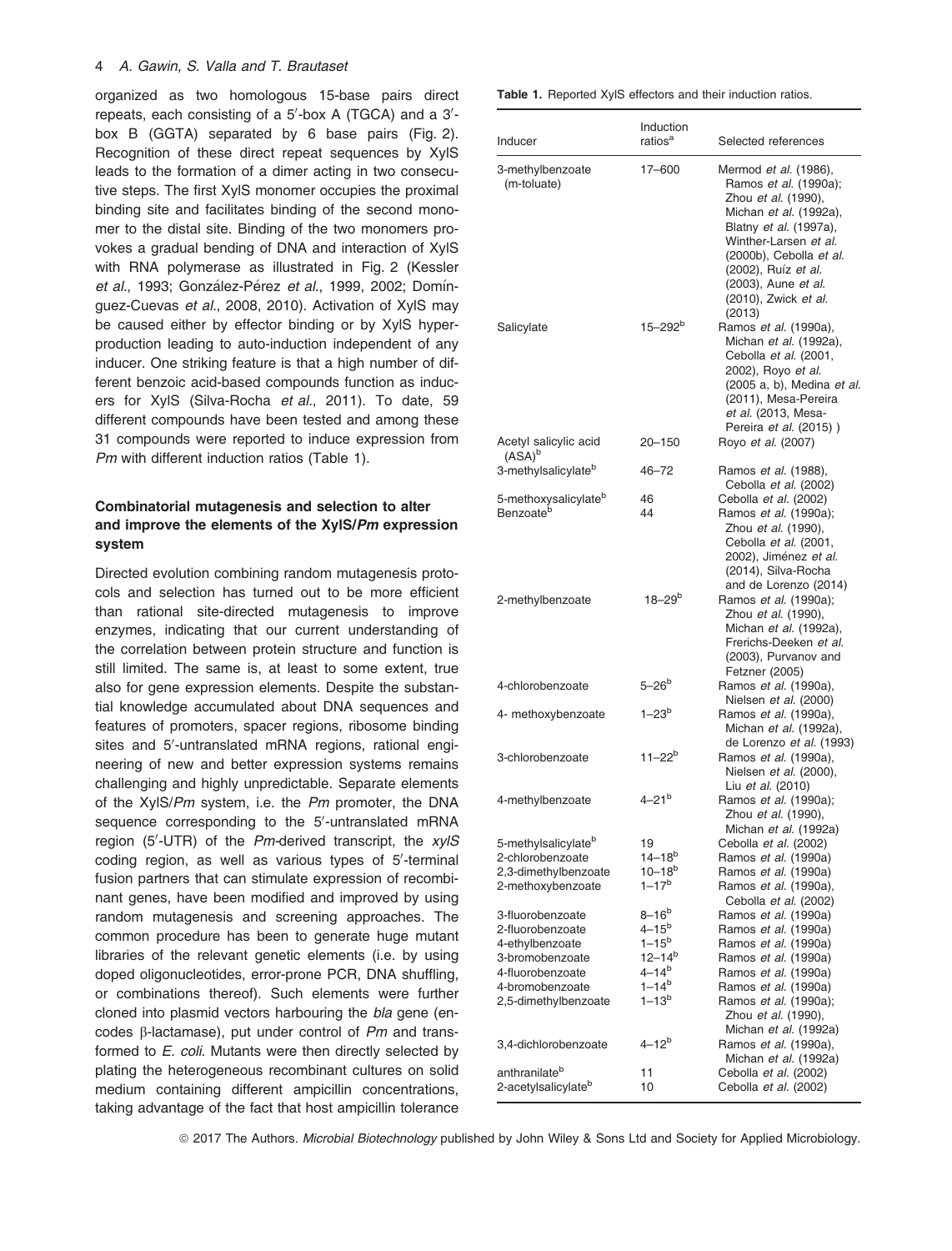Table 1. (Continued)

| Inducer                                                                                                                              | Induction<br>ratios <sup>a</sup>                     | Selected references                                                                                                                           |
|--------------------------------------------------------------------------------------------------------------------------------------|------------------------------------------------------|-----------------------------------------------------------------------------------------------------------------------------------------------|
| 3-iodobenzoate<br>4-iodobenzoate<br>3- methoxybenzoate<br>3,4-dimethylbenzoate<br>2-bromobenzoate<br>4-methylsalicylate <sup>b</sup> | $5-9b$<br>$1-9b$<br>$1 - 8b$<br>$5 - 7b$<br>$1 - 7b$ | Ramos et al. (1990a)<br>Ramos et al. (1990a)<br>Ramos et al. (1990a)<br>Ramos et al. (1990a)<br>Ramos et al. (1990a)<br>Cebolla et al. (2002) |

The following compounds promoted no induction of the XylS/Pm or the induction ratios were not reported: 2,3-dichlorobenzoate (Liu et al., 2010), 3,5-dichlorobenzoate (Ramos et al., 1990a; Michan et al., 1992a; Liu et al., 2010), sodium benzoate (Purvanov and Fetzner, 2005), 5-chlorosalicylate, 4-chlorosalicylate, 3,5-dichlorosalicylate (Cebolla et al., 2002), 2,4-dimethylbenzoate (Ramos et al., 1990a; Zhou et al., 1990; Michan et al., 1992a), 2,6-dichlorobenzoate (Ramos et al., 1990a; Michan et al., 1992a), 3,5-dimethylbenzoate (Ramos et al., 1990a; Zhou et al., 1990), 2,6-difluorobenzoate, 2-iodobenzoate, 2,4-dichlorobenzoate, 3-hydroxybenzoate, 4-hydroxybenzoate, 2,5-dichlorobenzoate (Ramos et al., 1990a), 2,6 dimethylbenzoate (Zhou et al., 1990), m-xylene, o-chlorotoluene, p-ethyltoluene, 1,2,3-trimethylbenzene, 1,3,4-trimethylbenzene, 2,5 dichlorotoluene, 2,6-dichlorotoluene, benzyl alcohol, p-methylbenzyl alcohol, p-ethylbenzyl alcohol, m-chlorobenzyl alcohol (Abril et al., 1989).

a. The ratio of the induced/basal expression. Induction was performed by using inducers at a concentration between 0, 1 and 5 mM (in most cases 1 or 2 mM).

b. The activity of indicated inducer or presented induction ratio was reported for the mutagenized form of XylS protein.

level correlates with the expression level of the bla gene (Winther-Larsen et al., 2000a,b). The main focus has been on elevated expression levels, but the technology can be used to identify many other types of mutants too. The typical design and features of the selection vectors are illustrated in Fig. 3. These efforts resulted in construction of new and better expression tools expanding the properties and application range of XylS/Pm, and the experiments have also provided new basic understanding of genetic parameters affecting bacterial gene expression. Below, we summarize the most important findings from these experiments.

#### Generation of Pm promoter and 5'-UTR mutants displaying higher expression levels

Plasmid pJT19bla has the bla gene under transcriptional and translational control of Pm and Pm-derived transcript including its rbs respectively (Winther-Larsen et al., 2000b). In this vector, the region upstream of the Pm transcriptional start site and the region corresponding to the 5'-UTR of the mRNA could be replaced in one-step cloning procedures by doped oligonucleotides carrying random nucleotide substitutions relative to the wild-type sequence (see Fig. 3A). By using this method, the desired regions could be mutagenized to an extent predetermined by the manner of synthesis of the oligonucleotides. Libraries of plasmids representing different Pm



Fig. 3. Vectors for combinatorial mutagenesis of various expression elements using bla as reporter gene for antibiotic tolerance level selection.

A. Vector tool for mutagenesis and selection using *bla* (encoding Blactamase) as a reporter gene. The Pm promoter coding region, the  $Pm$  5'-UTR coding region and the  $xy/S$  coding region can individually be substituted by libraries of randomly mutagenized oligonucleotides and genes. The libraries were made by synthesizing one mutated strand for each of the three regions. During synthesis of these strands, the three alternative nucleotides were mixed at a varying percentage (for example, 4% each) with the nucleotide of the wild-type strand. The bases to be mutagenized were varied in different libraries. After synthesis, the DNA strands were annealed to their respective non-mutagenized complementary strands (Winther-Larsen et al., 2000b; Bakke et al., 2009). Cloning was then done by using the relevant restriction endonuclease sites indicated on the figure. Up and down mutants can be directly selected by growing the recombinant cells on different ampicillin concentrations. T is a transcriptional terminator.

B. Vector tool for selection of 5'-UTR mutants based on translational re-initiation. The gene of interest  $(goi)$  is placed under control of Pm and the bla coding gene with its translational start codon overlaps with the goi stop codon (TGATG). Construction of mutant libraries of the Pm 5'-UTR coding region and screening for increased ampicillin resistance relative to wild-type was done as described in A above.

promoter and 5'-UTR mutants were constructed in E. coli and variants leading to altered expression properties were selected by plating the recombinant cells on solid media containing different ampicillin concentrations. Point mutations (in most cases several in each clone) leading to enhancements of induced expression levels and mutations causing reduced background expression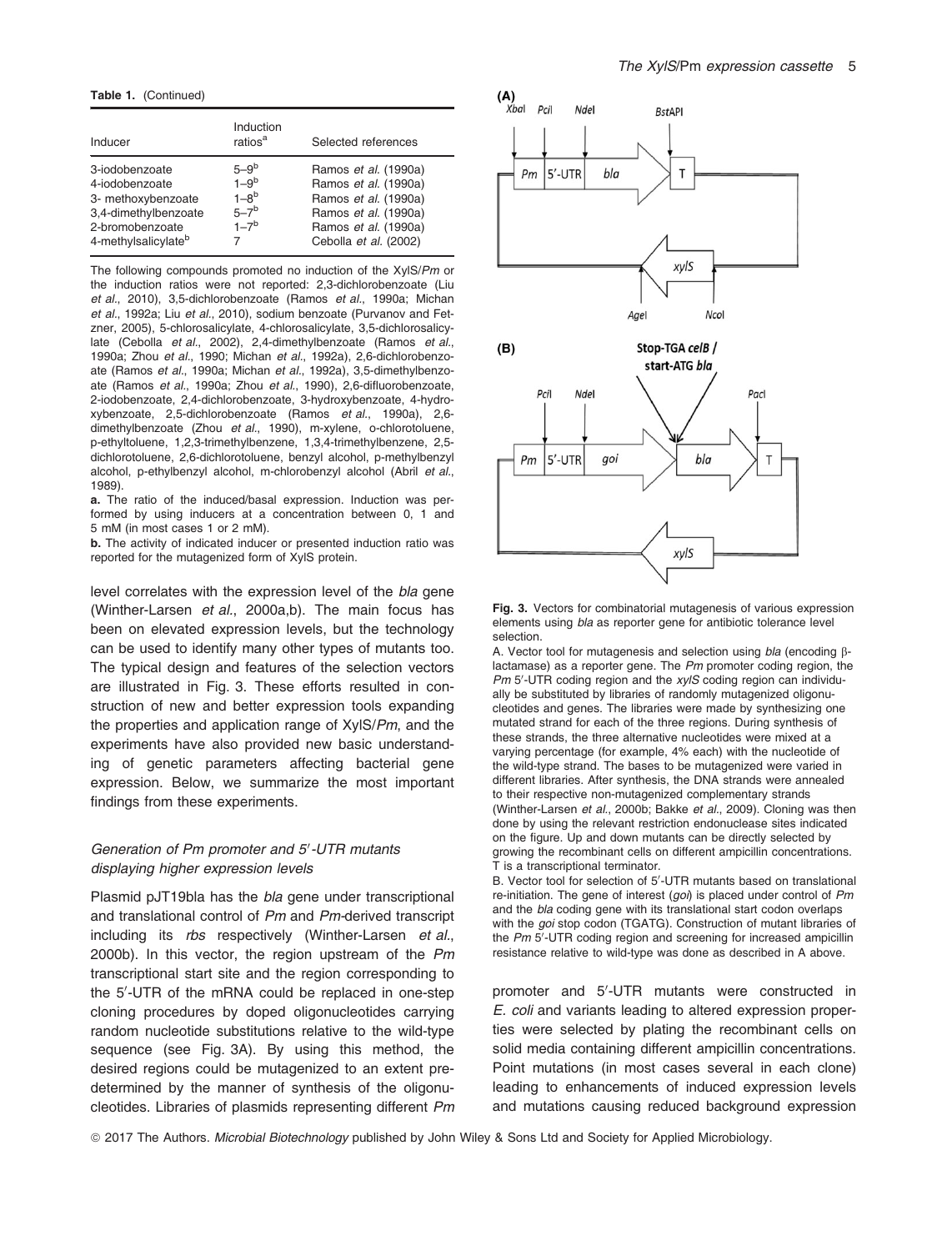were identified. Combination of such mutations in some cases resulted in generation of expression cassettes with strongly extended induction windows compared with the wild-type system. Pm promoter mutants with very high basal expression were also identified, indicating that background expression from both wild-type and altered Pm promoter sequences is independent of XylS (Winther-Larsen et al., 2000b). Later, these studies were extended by mutagenizing a larger region of the Pm promoter and by expansion of the mutant library (Bakke et al., 2009). First Pm mutants with up to 10-fold elevated expression level of the bla reporter gene were selected, and the best mutant was then used as a template for a second round of random mutagenesis and selection. In this way, Pm promoter mutants with up to 14-fold elevated expression level of reporter genes were eventually selected. Interestingly, mapping of the mutations causing the improved phenotypes revealed that the DNA sequence alternations were apparently randomly distributed in the mutagenized region in a presumably unpredictable manner (Bakke et al., 2009).

The 5'-UTR of Pm-derived transcripts contains the rbs consisting of the Shine–Dalgarno (SD) motif, the AUG initiation codon and a spacer region separating them, as well as upstream nucleotides. Initially, site-directed mutagenesis was used to generate 12 different mutants with 1–6 nucleotide substitutions in the DNA sequence corresponding to the rbs of Pm-derived transcripts (denoted as 'SD mutants') and the effects of these mutations on expression from Pm were tested by using the phosphoglucomutase gene celB as a reporter (Brautaset et al., 1998, 2000). The obtained results demonstrated that the SD mutations caused 1.5- to 50-fold reduced expression level of CelB in E. coli. By using two alternative reporter genes, it was also shown that the effects of these SD mutants were highly gene specific (Winther-Larsen et al., 2000b). The experiments were later extended by constructing a 5'-UTR mutant library consisting of more than 25 000 variants and by selecting for up and down mutants using bla as a reporter gene, as described above (Berg *et al.*, 2009). A number of 5'-UTR mutants, all carrying mutations located outside of the SD sequence and causing up to 20-fold elevated expression of b-lactamase were in this manner selected. This indicated that the native SD region is likely already close to optimal for high-level expression from Pm. Surprisingly, quantitative PCR analyses revealed that these 5'-UTR mutations caused up to 7-fold elevated bla transcript levels in the cells. By using alternative reporter genes, 5'-UTR mutants causing up to 15-fold increased transcript level from Pm were eventually isolated (Berg et al., 2009). For one selected 5'-UTR mutant, it was deduced that this effect was not caused by increased mRNA stability or any alternation within the Pm

transcription start site. This was the first documentation that the 5'-UTR coding sequence can have a high impact on the transcription level of the cognate gene in E. coli.

By using *celB* as an alternative reporter gene, it was observed that the effects of the  $5'$ -UTR mutations were context dependent. Therefore, the vector system was redesigned to enable selection of  $5'-UTR$  mutants optimal for efficient expression of any recombinant gene (Berg et al., 2012). This time, celB and bla were cloned as a synthetic operon under control of Pm and with an overlap between the celB translational stop codon and the translational start codon of the bla gene. No rbs associated with the bla start codon was included, and any translation was thus dependent on translational reinitiation by ribosomes translating the upstream celB coding sequence of the mRNA (see Fig. 3B). In this way, any 5'-UTR mutations causing increased transcription and/or translation of celB should directly cause elevated  $\beta$ -lactamase production levels eventually affecting the ampicillin tolerance level of the recombinant cells. By using this novel selection tool, 5'-UTR mutants causing up to 3-fold elevated celB transcription level and 1.5-fold elevated CelB production level were selected (Brautaset et al., 1998, 2000), demonstrating that this dual selection approach indeed functioned. Thus, because of its flexibility, the XylS/Pm cassette represents a valuable model system for basic studies aiming at expanding our understanding of genetic features affecting gene expression in bacteria.

## Mutagenesis of the xylS coding region and selection of mutants with altered functional properties

As described above, XylS has a non-conserved N-terminal domain for effector binding and protein dimerization and a conserved C-terminal domain important for DNA binding and interactions with the host RNA polymerase. For identification of the specific regions involved in effector binding and determination of the models for XylS-mediated Pm activation, a large number of xylS mutations resulting in different amino acid substitutions within C- and N-terminal ends of XylS were constructed. The isolated XylS mutant proteins exhibited constitutively mediated transcription from Pm (Zhou et al., 1990), increased basal Pm activity and altered effector specificity and affinity (Ramos et al., 1990a,b; Michan et al., 1992a,b; Kessler et al., 1994). It was shown that XylS and its mutants can bind and respond differentially to many different chemical inducer molecules (Table 1) and when overproduced in the cells XylS can activate transcription from Pm in the absence of any inducer. Interestingly, amino acid substitution Phe291-Tyr in the second helix-turn-helix motif of XylS resulted in a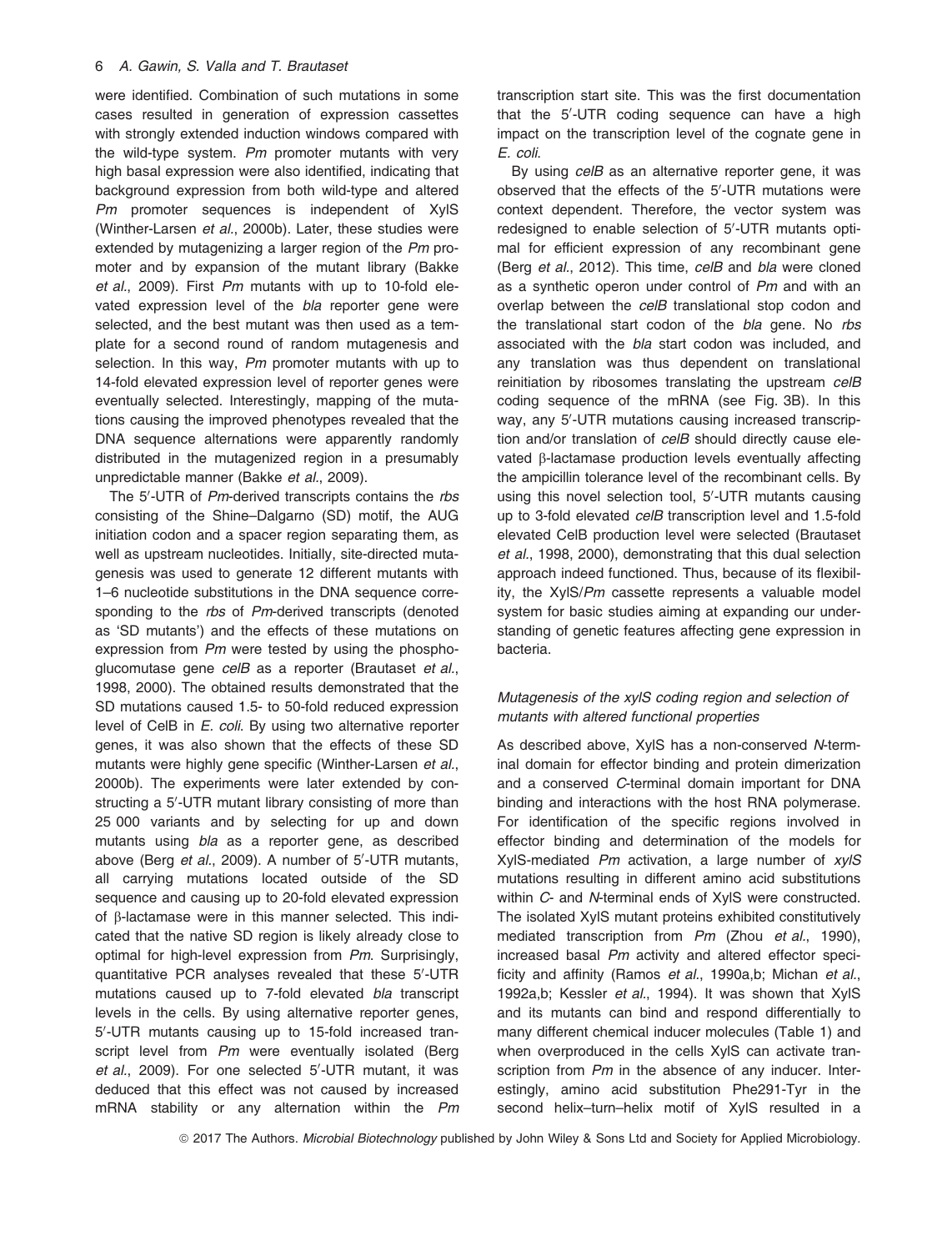mutant with a significantly higher activity than wild-type XylS (Manzanera et al., 2000).

Aune et al. (2010) used a combination of error-prone PCR and DNA shuffling to randomly mutagenize the xylS coding region. XylS mutants with new effector profiles were then selected by using the bla reporter gene under the control of Pm (see above). Initially, a library of 430 000 xylS mutants was constructed in E. coli and screened for increased ampicillin tolerance level under induction conditions. The 40 most promising mutants contained totally 14 different amino acid substitutions within the xylS coding region and presented up to 3-fold stimulation of expression from Pm compared with wildtype XylS. Interestingly, all identified xylS mutations were located in the region encoding the N-terminal domain of XylS. Combination of two or more of the selected mutations in one *xylS* gene generated unpredictable results. Therefore, 28 of the best mutant  $xy/S$  genes were used as templates for DNA shuffling to recombine random combinations of mutations, and then the resulting library was exposed to a second round of screening for high levels of expression from Pm. This approach identified xylS variants with several beneficial mutations causing up to 10-fold increased ampicillin host tolerance under induction conditions. One of these xylS mutant genes (StEP-13) used together with the wild-type Pm promoter allowed for 9-fold increased protein production level of a single-chain antibody variable fragment denoted scFvphOx (Sletta et al., 2004) in comparison with the wildtype xylS (Aune et al., 2010). However, it was later shown that at high inducer and XylS concentrations the wild-type and the StEP-13 proteins resulted in similar maximum expression levels (Zwick et al., 2013).

## 5'-terminal DNA sequences that encode protein translocation signal sequences can strongly affect the recombinant gene expression level from Pm

5'-terminally fused DNA sequences encoding signal peptides for Sec pathway dependent protein translocation might confer an unexpectedly high impact on the expression level of heterologous proteins in E. coli (Sletta et al., 2007), and the choice of an optimal signal sequence is presumably protein dependent in an unpredictable manner (Li, 2015). A novel model system based on XylS/Pm was designed, enabling selection of improved signal sequences affecting the expression level and/or the translocation efficiency of recombinant proteins in E. coli. More specifically, a plasmid vector (pCSP1bla) was constructed in which the bla gene, with its native signal sequence, was replaced with a synthetic signal peptide denoted CSP (Sletta et al., 2004) and put under control of Pm (Heggeset et al., 2013). This approach takes advantage of the fact that  $\beta$ -lactamase

must be both expressed and translocated into periplasm to confer its biological function, and any mutations in the CSP coding region that could improve expression and/or translocation of this protein should result in elevated ampicillin tolerance of the host cells. The CSP coding region was randomly mutagenized by using doped oligonucleotides and the resulting library consisting of ca 137 000 clones was screened for mutants with increased ampicillin tolerance level. In this way, CSP mutants causing up to 5.5-fold elevated expression and translocation of b-lactamase were identified. Bioinformatics-based analyses of around 20 different selected CSP variant DNA sequences could not rationally explain the obtained results. Interestingly, some of the CSP mutants could be also used for efficient expression and translocation of several alternative heterologous proteins in E. coli. These results highlighted the importance of optimizing the 5'-terminal region of coding genes for their efficient expression in E. coli and also demonstrated that rational approaches using available bioinformatics tools could apparently not be applied to predict the outcomes. To decouple any potential effects of translocation process itself, the 5'-terminal region of the celB gene (Brautaset et al., 1994) was tested as an alternative fusion partner to overexpress the human interferon alpha 2b (IFN- $\alpha$ 2b) gene intracellularly (Kucharova et al., 2013). celB can be functionally expressed to very high levels, while IFN- $\alpha$ 2b is poorly expressed, using XylS/Pm in E. coli (Brautaset et al., 1998, 2000; Winther-Larsen et al., 2000b; Bakke et al., 2009; Berg et al., 2012). Totally 13 different celB fusion partners of varying lengths were fused in frame with the 5'-end of the IFNa2b coding sequence, and expressed under control of the  $Pm$  promoter. The  $celB$  fusion partners ranging from 24 to 207 nucleotides long caused between 7-fold and 60-fold stimulation of expression at the transcript and protein levels, respectively, in E. coli. Further mutagenesis of the selected celB fusion sequences allowed for additional improvements which were also shown to be useful for high-level heterologous production of IFN-a2b in *E. coli* under high-cell density cultivations (Kucharova et al., 2013) (see below).

## Combining optimized mutant genetic elements to expand the expression window of XylS/Pm

Overall, by using combinatorial engineering approaches, several different genetic elements of the XvIS/Pm expression systems including the Pm promoter, the DNA sequence corresponding to its mRNA 5'-UTR, the xylS coding region as well as external fusion partners (celBderived regions and the CSP translocation signal sequence) have been modified to improve both transcription, translation and translocation of heterologous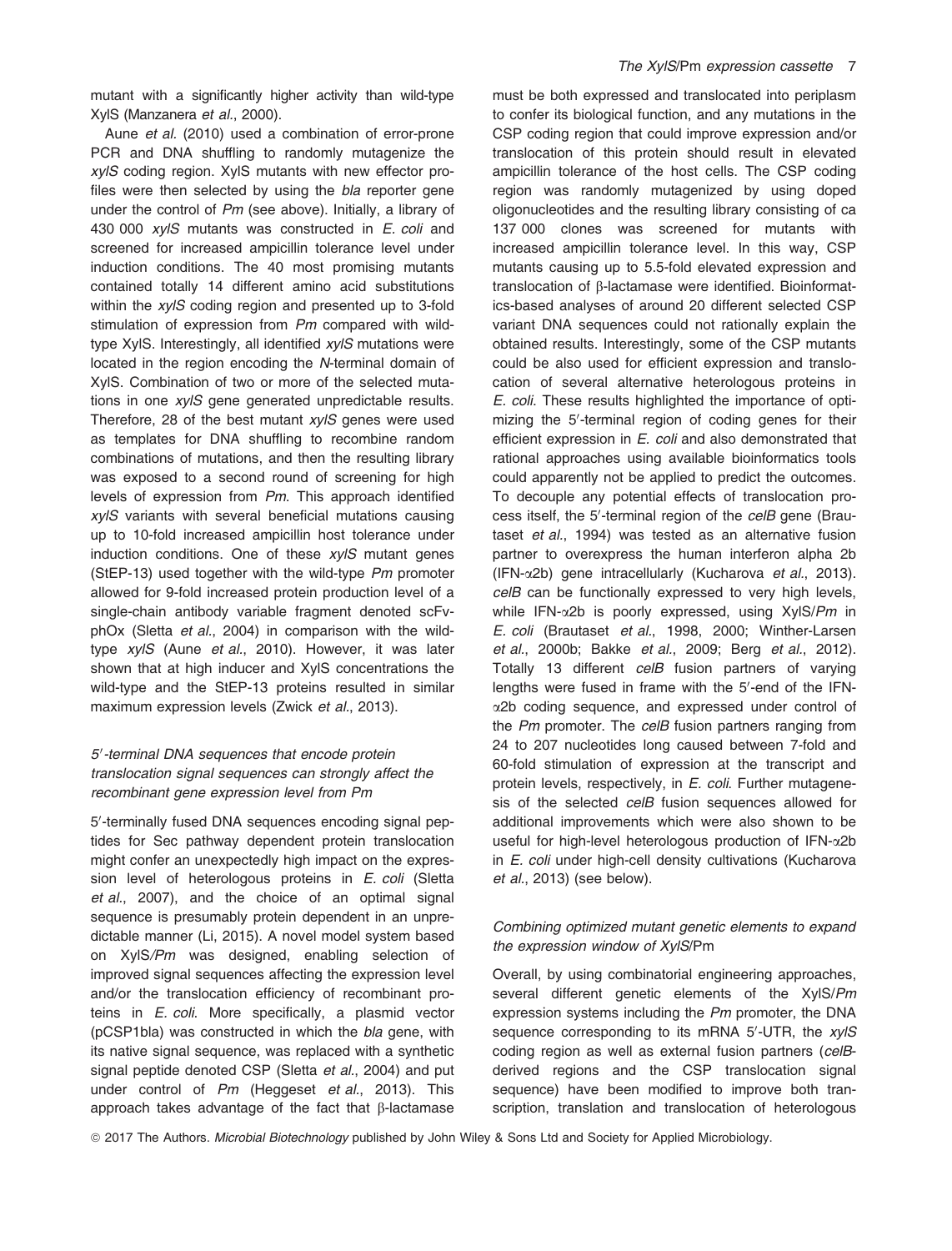proteins in E. coli. Zwick et al. (2012) reported that the b-lactamase expression level could be up to 75-fold and 50-fold increased at the protein and transcript levels, respectively, by combining optimized Pm, 5'-UTR and xylS regions. Similar results were obtained when using alternative reporter proteins. It was shown that even a single copy of such a multisite modified XylS/Pm expression cassette integrated into the *E. coli* chromosome could confer higher recombinant  $\beta$ -lactamase production level than the analogous wild-type plasmid present in multiple copies per genome (Zwick et al., 2013).

## Comparison of XylS/Pm performance with other relevant expression systems for regulated and high-level heterologous gene expression in E. coli

Several different expression systems have been developed and work well for heterologous protein production in E. coli (Terpe, 2006; Brautaset et al., 2009; Tegel et al., 2011). For example, the T7 promoter originating from bacteriophage T7 (Studier and Moffatt, 1986) is recognized by its strength associated with the affinity of the highly selective T7 RNA polymerase which provides effective transcription initiation and in vitro elongation rate of 250 nucleotides per second compared with 50 for E. coli RNA polymerase (Golomb and Chamberlin, 1974). Placing the T7 polymerase gene under control of the Plac promoter allows induction of transcription from the  $PT7$  promoter by adding isopropyl- $\beta$ -D-1-thiogalactopyranoside (IPTG) as an inducer. This system is, in contrast to XylS/Pm, based on negative transcriptional regulation mediated by the LacI repressor. A similar control mechanism is applied in case of the strong synthetic Ptrc promoter, which has been used to express heterologous proteins up to 15–30% of total cell protein in E. coli (Terpe, 2006). Another popular expression system is AraC/ $P_{BAD}$  in which the positive regulator AraC stimulates transcription from  $P_{BAD}$  upon induction with arabinose. Balzer et al. (2013) made an extensive comparative analysis of LacI/PT7lac, LacI/Ptrc, AraC/  $P_{BAD}$ , wild-type XyIS/Pm and its high-level expression variant Pm ML1-17, in E. coli hosts. The main premise of the study was standardization of the design of the vectors to reduce influence of parameters unrelated to the features of the expression systems themselves. The most apparent observation following from these experiments was that the Lacl/PT7lac system generates uniquely high amounts of transcripts. This property, however, typically correlates with an overload of the translational machinery eventually resulting in production of insoluble and inactive proteins. When considering protein functionality, weaker promoters sometimes allow to obtain higher yields of soluble and correctly folded proteins. In terms of low background expression, LacI/Ptrc turned out to be most leaky and it also displayed the smallest induction window. The most tightly regulated promoter system was AraC/ $P_{BAD}$ . Calculation of translation initiation rate (TIR) values indicated that  $AreaC/P<sub>BAD</sub>$ and LacI/PT7lac transcripts are theoretically characterized by the most efficient translation. Lacl/PT7lac and XylS/Pm ML1-17 tended to produce the highest amount of recombinant proteins while XylS/Pm ML1-17 showed higher yields of active proteins per transcript. One general advantage of using XylS/Pm is that it does not require any host-mediated inducer uptake system, and most often the inducer is not consumed. In contrast, the PT7 promoter needs host strains expressing the T7 RNA polymerase, usually from the Plac promoter. In case of AraC/ $P_{BAD}$ , bacterial hosts should preferably be unable to catabolize the L-arabinose inducer, but must be able to take up this compound. The XylS/Pm system is therefore easy to adapt to new bacterial hosts, what makes making it a very attractive candidate when the conditions of recombinant protein production have not previously been standardized.

Recently, a comparative microfluidic single-cell analysis of Lacl/PT7lac, AraC/ $P_{BAD}$  and XylS/Pm ML1-17 in the synthetic M9CA growth medium was reported (Binder et al., 2016). Such well-defined experimental set-up provided high environmental homogeneity. The focus was preliminary on investigating the influence of different inducer molecules including their concentrations, and uptake mechanisms, on phenotypic heterogeneity as well as other system specifications. It was demonstrated that IPTG induction of LacI/PT7lac analysed in the E. coli strain BL21 (DE3) with an active lactose uptake mechanism, and salicylate induction of XylS/Pm ML1-17 analysed in *E. coli* strain Tuner (DE3), led to the strongest initial expression and significant growth impairment. In contrast, analogous induction with IPTG using  $E$ . coli Tuner (DE3) with a passive lactose uptake mechanism and m-toluate induction of XylS/Pm ML1-17 showed intermediate responsiveness and hardly any interference with growth compared with respective non-inducing conditions. Analysis of leaky expression confirmed the results obtained by Balzer et al. (2013) (see above) indicating that AraC/ $P_{BAD}$  is the most tightly regulated among the expression systems tested. Interestingly, XylS/Pm induced either by m-toluate or salicylate revealed significant leaky expression leading to the subsequent moderate dynamic ranges of induction. Authors concluded that observed high basal expression of the system was probably triggered by use of mutagenized high-level expression variant of Pm promoter (ML1-17). Finally, expression responses of XylS/Pm induced by mtoluate and LacI/PT7lac induced by IPTG in the absence of the active lactose uptake mechanism were characterized as the most homogenous. Summarized, it was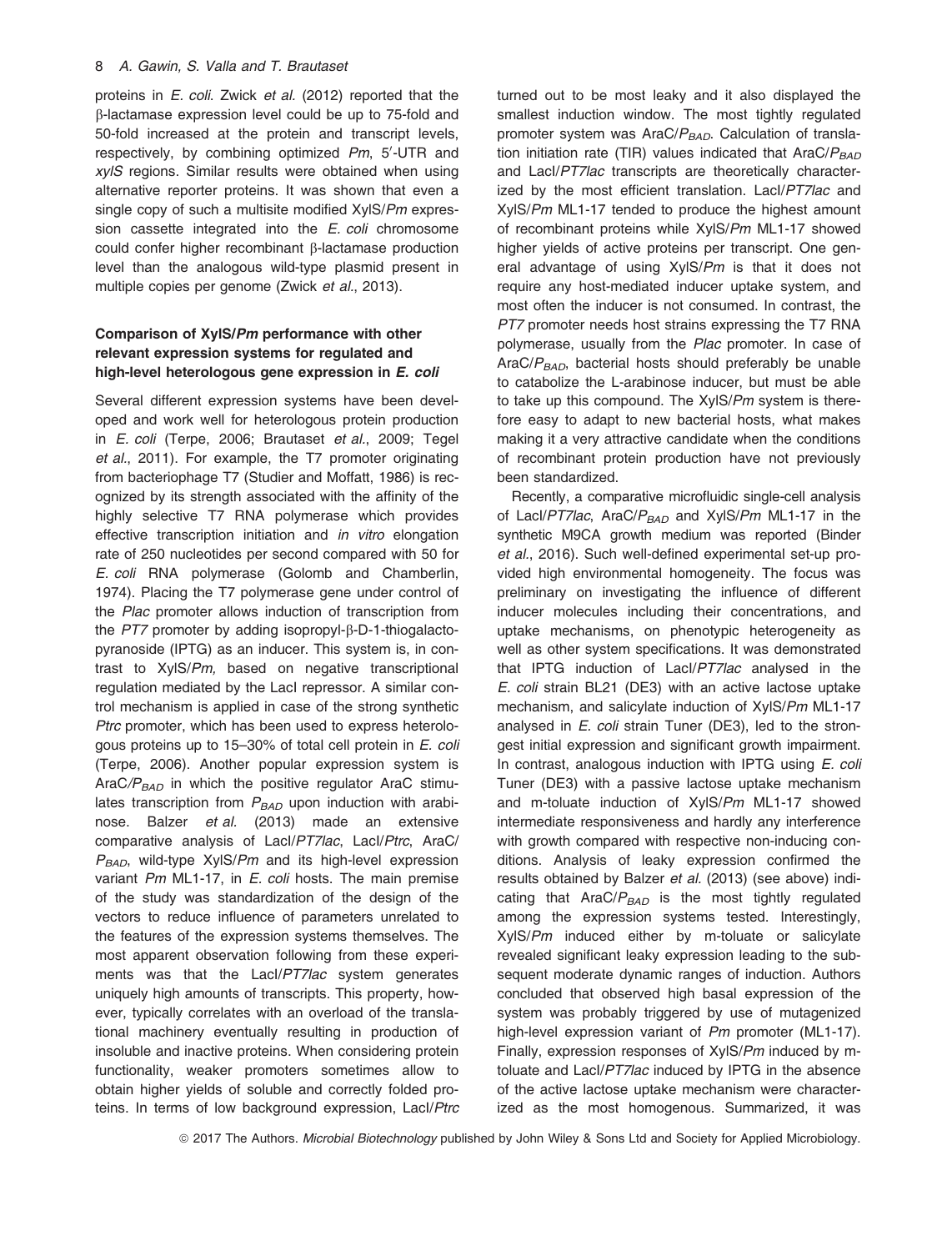proven that the type of inducer and the presence of inducer uptake systems can have a high impact on phenotypic heterogeneity, and this should be considered when choosing between different promoter systems.

In a separate study (Royo et al., 2005a), the performance of different promoter systems for expression of dioxygenase genes in E. coli was investigated. Comparison of the rate of indigo accumulation in the recombinant strains revealed that the induction level of Pm was slightly higher than in case of the PT7 and Ptac promoters. However, all of these multicopy plasmid-based systems were unstable when serially diluted batch experiments were performed without a selective pressure. The problem was solved by integrating the Pm expression module into the bacterial chromosome. Despite the gene dosage reduction and initially slower accumulation rate, the chromosomal system allowed for tightly controlled and stable production of indigo in amounts comparable to a multicopy plasmid, or a different plasmid system based on the tac promoter. In general, expression systems based on strong promoters like Ptac, Ptrc and PT7 are rather considered to be unstable and very little is known about their performance after single copy integration into the chromosome (Royo et al., 2005a).

Sometimes utility of the promoter system may be limited by its host specificity. Bi et al. (2013) demonstrated that among all tested promoter systems, PBAD and Pm provided the highest expression level of the red fluorescent protein (RFP) upon induction in Ralstonia eutropha, whereas the PlacUV5, Ptet and Ppro systems were not functional in this host. These results argue in favour of the broad-host-range properties of the XylS/Pm regulatory cassette.

## Application of XylS/Pm for heterologous protein production under high-cell density cultivations in E. coli

In addition to the laboratory-scale experiments aiming at high-level protein production, the XylS/Pm expression system has also been tested under more industrially relevant conditions. The expression system was reported to be useful for high-level production of different human medical proteins, including granulocyte–macrophage colony-stimulating factor (GM-CSF), IFN-a2b and a singlechain antibody variable fragment (scFv-phOx) as well as recombinant fish vaccines under high-cell density cultivations (HCDC) of E. coli (Sletta et al., 2004, 2007; Tøndervik et al., 2013). Under such conditions, low background expression and strong induction have proven to be critical to obtain a high-level of cell growth in the fermenter prior to Pm induction, leading to high volumetric production yields and preventing unwarranted loss

of plasmids from the recombinant cells during the growth phase. Single-chain antibody fragment scFv-phOx must be translocated to the periplasm to fold into soluble and functional form. It is also regarded as host toxic in the sense that its overexpression and translocation eventually cause lysis of the recombinant cells. Thus, careful regulation of scFv-phOx expression is critical in particular under HCDC. In agreement with what was described above, it was demonstrated that fusion sequences optimized by combinatorial mutagenesis and selection could stimulate high-level expression also of other heterologous protein in E. coli under HCDC (Heggeset et al., 2013; Kucharova et al., 2013; Tøndervik et al., 2013).

## Application of XylS/Pm for fine-tuned regulated expression of genes and gene clusters in many different bacterial species

XylS/Pm displays many favourable properties, which make it a valuable tool for metabolic engineering and other purposes which require fine-tuning of expression of genes or gene clusters, usually at physiologically relevant levels. The expression system has been shown to function well in a wide range of different Gram-negative organisms, and recently also in Gram-positive species. The possibility to use XylS/Pm for fine-tuning of expression is a consequence of the nearly proportional relation between the expression level and the concentration of the inducer. In some cases, even the uninduced expression level from Pm may be higher than desired, emphasizing the need for mutants that exhibit reduced background expression while still being inducible. A complete list of all reported bacterial species in which the XylS/Pm system has been applied is presented in Table 2 and selected examples are outlined below. Due to its applicability to a wide range of bacterial hosts, XylS/Pm is available in the SEVA-DB as one of the broad-host-range expression cargos formatted following the SEVA standard to allow combination of the system with other optimal plasmid elements (SEVA-DB, [http://se](http://seva.cnb.csic.es) [va.cnb.csic.es](http://seva.cnb.csic.es): Silva-Rocha et al., 2013).

## Broad-host-range applications of the wild-type XylS/Pm expression cassette

The xanA gene of Xanthomonas campestris encodes a bifunctional phosphogluco-mannomutase required for biosynthesis of the commercially important polysaccharide xanthan (Köplin et al., 1992). By expressing xanA from XylS/Pm in a xanA-deficient X. campestris host, the synthesis of xanthan could be monitored in induced and uninduced cells. There was virtually no xanthan synthesis in the absence of inducer, while polymer synthesis was activated to wild-type levels upon induction of the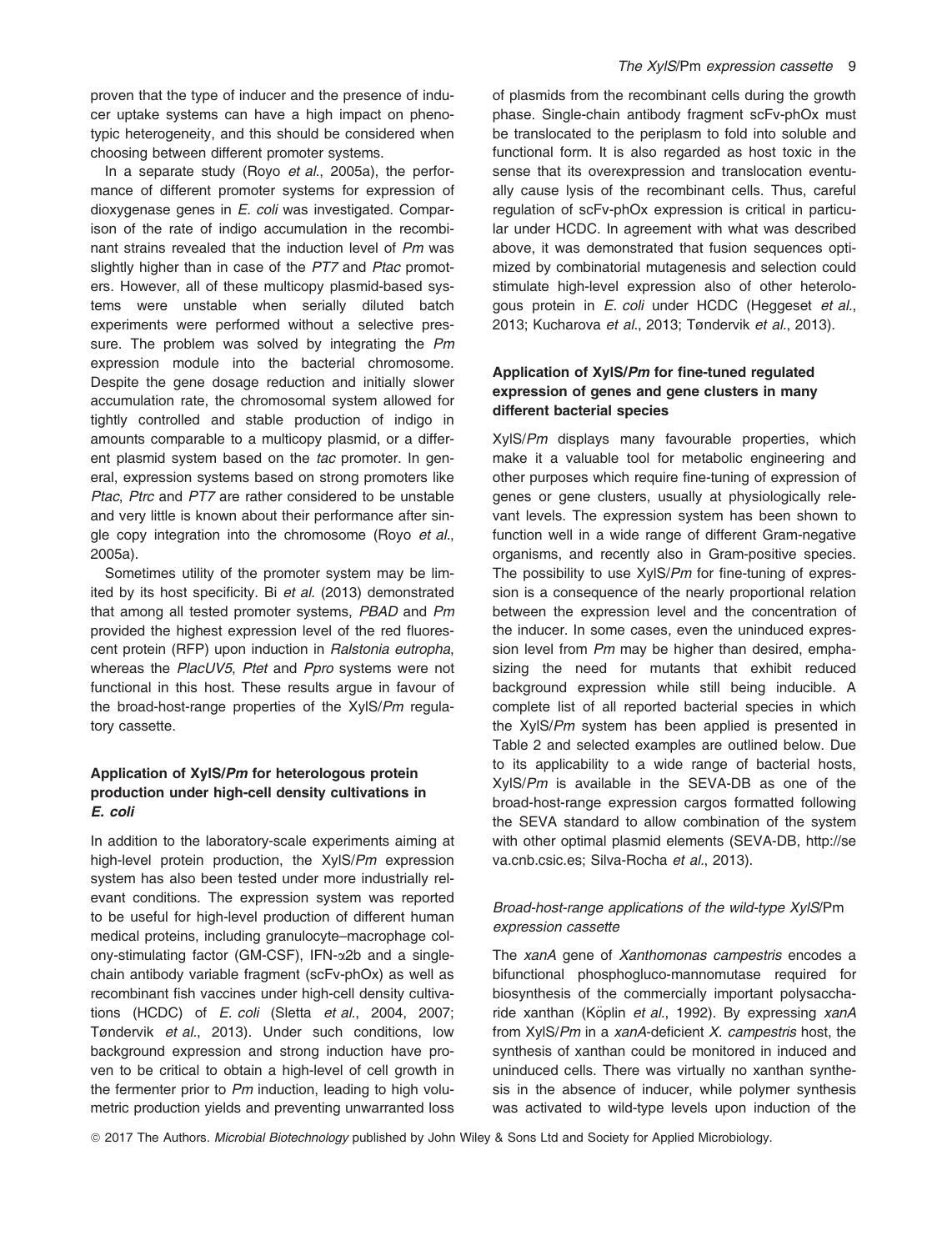## 10 A. Gawin, S. Valla and T. Brautaset

Table 2. Host organisms used for the XylS/Pm-mediated expression of heterologous proteins and examples of applications in these hosts.

| Host organism                                                                                       | Applications and characteristics                                                                                                                                                                                                                                                                                                                         | Selected references                                                                                                                                                                 |
|-----------------------------------------------------------------------------------------------------|----------------------------------------------------------------------------------------------------------------------------------------------------------------------------------------------------------------------------------------------------------------------------------------------------------------------------------------------------------|-------------------------------------------------------------------------------------------------------------------------------------------------------------------------------------|
| Acinetobacter calcoaceticus<br>Aerobacter aerogenes<br>Aeromonas hydrophila                         | Assay of catechol 2,3-dioxygenase activities<br>Assay of catechol 2,3-dioxygenase activities<br>Assay of $\beta$ -galactosidase and catechol 2,3-dioxygenase activities                                                                                                                                                                                  | Mermod et al. (1986)<br>Mermod et al. (1986)<br>Ramos et al. (1988);                                                                                                                |
| Agrobacterium tumefaciens                                                                           | Targetrons expression, assay of catechol 2,3-dioxygenase activities;<br>high-level expression                                                                                                                                                                                                                                                            | Mermod <i>et al.</i> (1986)<br>Mermod et al. (1986),<br>Yao and Lambowitz (2007)                                                                                                    |
| Alcaligenes eutrophus<br>Azotobacter vinelandii                                                     | Assay of catechol 2,3-dioxygenase activities<br>Over-expression of NifH (Fe protein), AlgE3 expression, assay of<br>$\beta$ -galactosidase activities                                                                                                                                                                                                    | Mermod et al. (1986)<br>Steigedal et al. (2008),<br>Ramos <i>et al.</i> (1988),                                                                                                     |
| Brucella abortus                                                                                    | Mutant strains generation and evaluation; high-level, tightly controlled<br>expression, versatility                                                                                                                                                                                                                                                      | Nag and Pal (2013)<br>Ortiz-Román et al. (2014)                                                                                                                                     |
| Comamonas sp.                                                                                       | ipha expression, pmdB expression, terephthalate degradation gene<br>cluster expression                                                                                                                                                                                                                                                                   | Sasoh et al. (2006),<br>Fukuhara et al. (2010),<br>Kamimura et al. (2010)                                                                                                           |
| Erwinia carotovora<br>Escherichia coli                                                              | Assay of catechol 2,3-dioxygenase activities<br>pfa biosynthetic gene cluster expression, E1 and E2 glycoproteins<br>production, carotenoid production, targetrons expression; high-level<br>recombinant production, fine-tuning                                                                                                                         | Mermod et al. (1986)<br>Yao and Lambowitz (2007),<br>Zhuang et al. (2009),<br>Netzer <i>et al.</i> (2010),<br>Tøndervik et al. (2013),<br>Gemperlein et al. (2016)                  |
| Hyphomicrobium sp.<br>Klebsiella pneumoniae<br>Moraxella nonliquefaciens<br>Mycobacterium smegmatis | Assay of catechol 2,3-dioxygenase activities<br>Assay of catechol 2,3-dioxygenase activities<br>Assay of catechol 2,3-dioxygenase activities<br>Adaptation of the XylS/Pm for expression in Mycobacteria; expression                                                                                                                                     | Mermod et al. (1986)<br>Mermod et al. (1986)<br>Mermod et al. (1986)<br>Dragset et al. (2015)                                                                                       |
| Mycobacterium tuberculosis                                                                          | of firefly luciferase genes tight control, high-level expression<br>Adaptation of the XyIS/Pm for expression in Mycobacteria; expression<br>of firefly luciferase genes tight control, high-level expression                                                                                                                                             | Dragset et al. (2015)                                                                                                                                                               |
| Myxococcus xanthus<br>Paracoccus denitrificans<br>Pseudomonas aeruginosa                            | Myxothiazol gene cluster expression<br>Assay of catechol 2,3-dioxygenase activities<br>Expression of genes involved in biofilm-specific antibiotic resistance,<br>expression of genes involved in ethanol oxidation, targetrons<br>expression, 3-oxosteroid D1-dehydrogenase gene expression, over-<br>expression of <i>oprH</i> ; high-level expression | Perlova et al. (2006)<br>Mermod et al. (1986)<br>Bell et al. (1991),<br>Plesiat et al. (1997),<br>Yao and Lambowitz (2007),<br>Zhang and Mah (2008),<br>(Zhang et al., 2011, 2013); |
| Pseudomonas entomophila<br>Pseudomonas fluorescens                                                  | <i>ndhSL</i> gene cluster expression; tight control<br><i>gfpmut3</i> expression, assay of alginate synthesis, <i>adnA</i> expression; fine-<br>tuning                                                                                                                                                                                                   | Beaudoin et al. (2012)<br>Yang <i>et al.</i> (2009)<br>Casaz et al. (2001),<br>Boldt <i>et al.</i> (2004),<br>Bakkevig et al. (2005),                                               |
| Pseudomonas oleovorans<br>Pseudomonas putida                                                        | Polyhydroxyalkanoate production; stable regulation<br>Minitransposon delivery vector construction, recombinant antibody<br>fragments production, I-Scel genomic deletions system, guinoline 2-<br>oxidoreductase expression, metallothioneins production; expression of<br>firefly luciferase genes tight control, low cost                              | Liu et al. (2010)<br>Prieto et al. (1999)<br>Purvanov and Fetzner (2005),<br>Dammeyer et al. (2011),<br>Martínez-García and<br>de Lorenzo (2011), Nikel and                         |
| Pseudomonas stutzeri                                                                                | Different fusion proteins expression, expression of lysis gene E                                                                                                                                                                                                                                                                                         | de Lorenzo (2013)<br>Kloos et al. (1994), Gross et al.<br>(2005, 2006)                                                                                                              |
| Pseudomonas syringae<br>Pseudomonas taiwanensis                                                     | Different fusion proteins expression<br>I-Scel genomic deletions system; tight control                                                                                                                                                                                                                                                                   | Gross et al. (2005, 2006)<br>Volmer et al. (2014),<br>Schmutzler et al. (2015)                                                                                                      |
| Pseudomonas testosteroni<br>Ralstonia eutropha                                                      | Assay of catechol 2,3-dioxygenase activities<br>Development of genetic toolbox for Ralstonia eutropha, mouse<br>metallothionein I protein production; tight control, high-level expression                                                                                                                                                               | Mermod et al. (1986)<br>Valls et al. (2000), Bi et al. (2013)                                                                                                                       |
| Salmonella enterica                                                                                 | Cytosine deaminase expression, virulescence factor expression, nasF<br>and dTomato RFP expression, codA, lacZ, trp and gfp expression;<br>high-level expression                                                                                                                                                                                          | Royo et al. (2007), Medina et al.<br>(2011), Mesa-Pereira et al.<br>(2013, 2015)                                                                                                    |
| Serratia marcescens                                                                                 | Assay of catechol 2,3-dioxygenase activities                                                                                                                                                                                                                                                                                                             | Mermod et al. (1986)                                                                                                                                                                |
| Shigella flexneri<br>Spingomonas paucimobilis<br>Vibrio cholerae                                    | Assay of $\beta$ -galactosidase activities<br>Suicide system control; tight regulation<br>Expression of lysis gene E                                                                                                                                                                                                                                     | Ramos <i>et al.</i> (1988)<br>Lan <i>et al.</i> (2014)<br>Eko et al. (2000, 2003, 2014),                                                                                            |
| Xanthomonas campestris                                                                              | Phosphoglucomutase expression, assay of catechol 2,3-dioxygenase<br>activities; high-level expression, tight regulation                                                                                                                                                                                                                                  | Ramey et al. (2009)<br>Mermod et al. (1986),<br>Blatny <i>et al.</i> (1997a,b)                                                                                                      |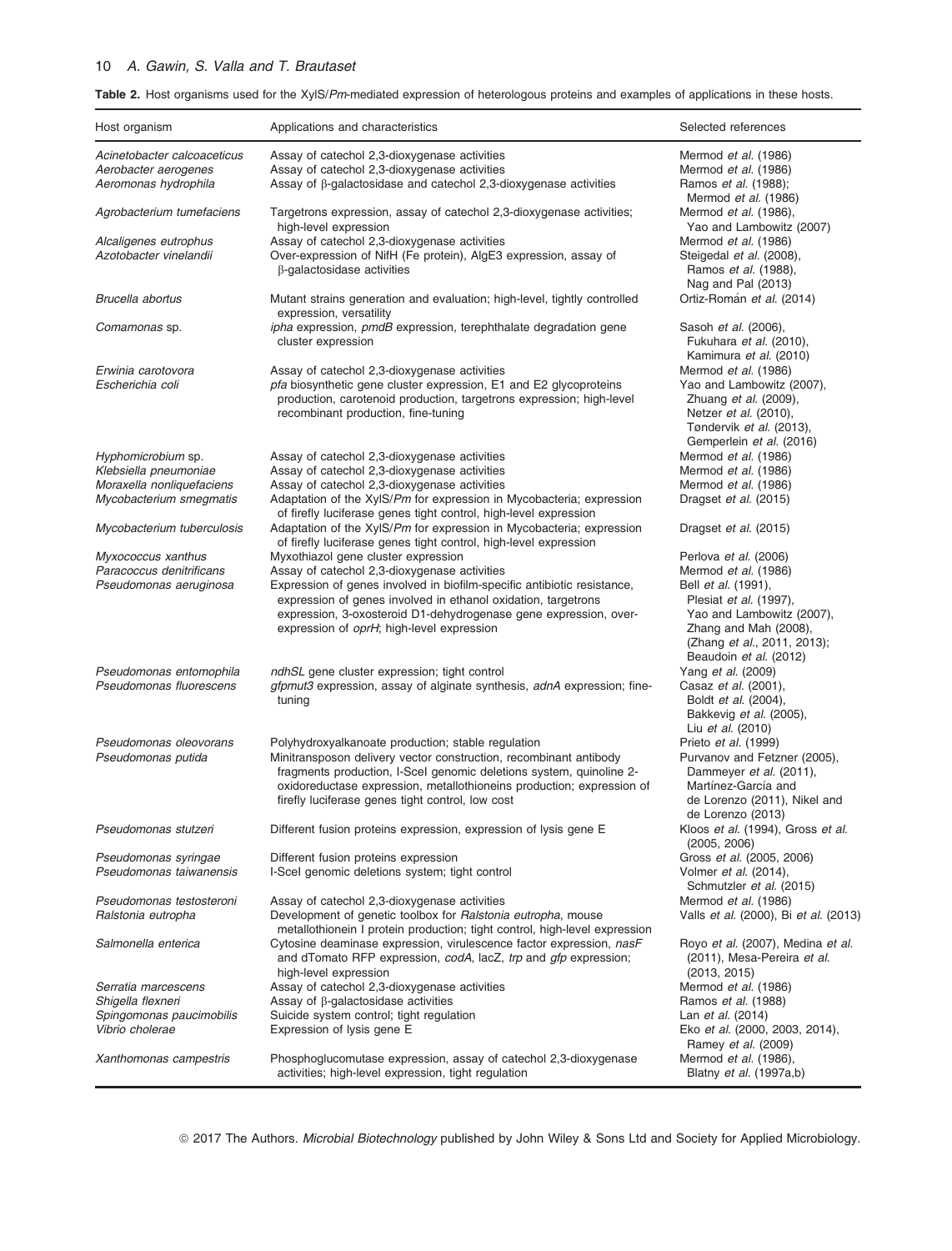Pm promoter. The XanA production under these conditions was not limiting for xanthan biosynthesis in  $X$ . campestris (Winther-Larsen et al., 2000a).

Martínez-García and de Lorenzo (2011) employed a procedure involving two basic plasmid architectures aiming for multiple markerless gene replacements in a range of different of Gram-negative bacterial species including P. putida. One plasmid was responsible for introducing I-SceI site(s) within the target genome region through homologous recombination between plasmid-encoded DNA and the chromosome. The second plasmid provided conditional expression of the I-SceI endonuclease upon activation of XylS/Pm in a manner that does not depend on the cellular growth phase (Martínez-García and de Lorenzo, 2011). The results obtained proved the effectiveness of the I-SceI methodology which later allowed for introduction of targeted deletions into 11 chromosomal regions (comprising 300 genes) of P. putida and significantly improved the growth properties of the resulting recombinant strain (Martínez-García et al., 2014). Chromosome cleavage with unique I-SceI sites and XylS/Pm-controlled expression of the target enzyme were also applied to eliminate operons encoding anthranilate phosphoribosyltransferase, indole-3 glycerol phosphate synthase and chorismate mutase and to establish anthranilate production in P. putida (Kuepper et al., 2015).

The XylS/Pm-based reporter system was used to control expression of a fluorescent protein denoted EcFbFp (E. coli – optimized flavin mononucleotide-based fluorescent protein) and alkyl halide degradation operon from Pseudomonas pavonaceae responsible for organohalide metabolism. Successful expression and resulting activity of these proteins confirmed the capabilities of the recombinant strain to grow under anoxic conditions (Nikel and de Lorenzo, 2013).

Martínez et al. (2011) reported the construction of a programmed self-disruptive P. putida BXHL strain that facilitates the release of polyhydroxyalkanoic acid (PHA) granules to the extracellular medium. This is biotechnologically important as an efficient PHA recovery process is essential to reduce the cost of microbial PHA production. The engineered system was based on two proteins from the pneumococcal bacteriophage EJ-1, Ejh holin and Ejl endolysin, and the corresponding ejh and ejl genes were inserted into the chromosome of a tolB mutant of P. putida KT2440 under control of the XylS/ Pm. The tolB gene encodes a periplasmic protein and a mutation in this gene causes alternations in the outer membrane stability. With this expression system, cell lysis could be controlled by using 3-methylbenzoate as inducer.

Valls et al. (2000) described the construction of a R. eutropha strain with an enhanced ability to immobilize  $Cd<sup>2+</sup>$  ions from the external media. The effect was

observed as a result of stable chromosomal integration of the minitransposon  $TnMT\beta-1$  containing the *mtb* gene placed downstream of the Pm promoter. This cassette allowed for expression of the mouse metallothionein I (MT) protein fused to the autotransporter  $\beta$ -domain  $(MT\beta)$  of the IgA protease of Neisseria gonorrhoeae. Production of MTB was found to be strictly dependent on the presence of 3-methylbenzoate in the growth medium, thus demonstrating the tight control of the Pm promoter in R. eutropha.

In Myxococcus xanthus, the myxothiazol biosynthetic gene cluster mta originating from Stigmatella aurantiaca was placed under control of the XylS/Pm system and integrated into the M. xanthus chromosome (Perlova et al., 2006). The resulting recombinant strain produced myxothiazol in yields comparable to the natural S. aurantiaca producer strain. XylS/Pm was also used for controlled expression of genes involved in biosynthesis of secondary metabolites that may be toxic for the host strain. Heterologous expression of the myxochromide S cluster from S. aurantiaca in a P. putida mutant strain resulted in high myxochromide production levels in the recombinant cells (Wenzel et al., 2005).

Interestingly, the XylS/Pm expression system was recently also demonstrated to function in Gram-positive bacteria (Dragset et al., 2015). By making some necessary modifications to the XylS/Pm regulated gene expression vector, robust time- and dose-dependent reversible induction accompanied by low background expression levels was obtained in both Mycobacterium smegmatis and Mycobacterium tuberculosis (Table 2). This result should open up opportunities for exploring the application of the XylS/Pm expression system also in other Gram-positive bacteria.

In the RK2-based broad-host-range expression vectors harbouring XylS/Pm (see above), plasmid replication relies on the initiation protein TrfA encoded by the trfA gene located on the vectors (Blatny et al., 1997a). A plasmid denoted pJBSD1 was constructed with a mutant version of the trfA gene placed under control of Pm, and this plasmid was demonstrated to be dependent on a Pm inducer to replicate in E. coli. This plasmid can be used as a conditional suicide vector system for targeted chromosomal integration via homologous recombination in E. coli and potentially also in other Gram-negative bacteria (Karunakaran et al., 1999).

XylS2 is a mutant derivative of XylS that can be activated by salicylic acid (Ramos et al., 1986). The xylS2 gene together with Pm was used as key components in the construction of a novel regulatory circuit demonstrated to be useful in Salmonella bacteria with two modules operating in cascade (Royo et al., 2007). More specifically, the expression of xylS2 was coupled to the NahR-dependent Psal promoter, and the cassette was inserted into the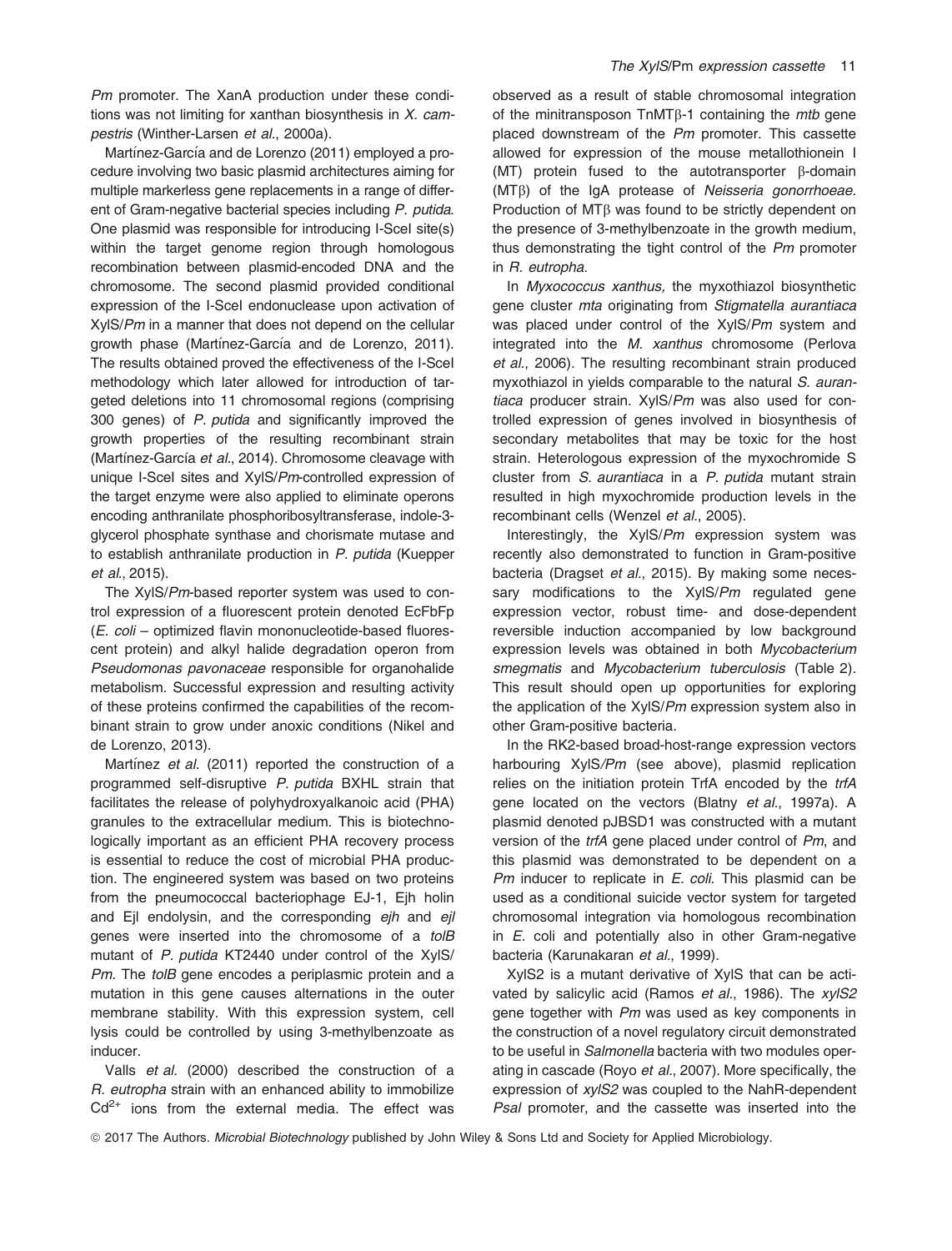bacterial chromosome. NahR is a transcriptional activator that can be induced by salicylate and then promotes transcription from Psal. This genetic background was then used in a host for the expression of plasmid-borne reporter genes placed under the control of the Pm promoter. In the absence of salicylate, XylS expression levels were low and XylS was not active, and accordingly expression of reporter genes from Pm was very low. In the presence of salicylic acid, NahR activated transcription from Psal and thus produced XylS2, which then subsequently bound the effector molecule salicylic acid, becoming activated and causing synergistically increased transcription from Pm. The system was demonstrated to be useful for studying bacterium–host interactions in vivo in both mouse and tumour cells by expressing the GFP protein from the Pm promoter (for a review, see Becker et al., 2010). Later the circuit has been modified and improved by using different replicons for the Pm expression module (Medina et al., 2011). This has been useful for in vivo studies of Salmonella upon infection of different eukaryotic cells (Mesa-Pereira et al., 2013).

#### Application of XylS/Pm mutant derivatives

Totally 12 different derivatives of the XylS/Pm expression cassette with alterations in the rbs coding region (denoted SD mutants; see above) were used for finetuned low-level expression of a heterologous phosphoglucomutase (Pgm) in a pgm-deficient mutant of E. coli growing in the presence of galactose (Brautaset et al., 1998, 2000). Galactose enters the cells eventually as G-1-P and can be channelled into catabolism by the action of Pgm. In the absence of Pgm, G-1-P accumulation leads to biosynthesis of intracellular amylose. The recombinant cells were cultivated without any induction, and Pgm activity was downregulated up to 51-fold when using the SD mutants compared with the wild-type XylS/ Pm. In this way, amylose accumulation in the respective cells could be gradually varied demonstrating that very low expression levels may be needed to obtain full control of metabolic pathway activities. The induction ratios of mutant derivatives were also shown to be strongly affected compared with the wild-type XylS/Pm cassette (Winther-Larsen et al., 2000b).

XylS/Pm was also employed to modulate production, composition and localization of biosynthesis and export components of the important biopolymer alginate in P. fluorescens. This was achieved by controlled expression of the mannuronan C-5-epimerase gene algG (Gimmestad et al., 2003), the alginate lyase gene algL (Bakkevig et al., 2005) and the porin gene algE (Maleki et al., 2016) respectively. In the latter example, the density of alginate secretion components in the cell membrane could be modulated by using the unique properties of XylS/Pm for regulated low expression. In all these cases, a combination of chromosomal integration approach and a specific Pm promoter mutant denoted PmG5 was used to ensure physiological relevant low expression of the respective genes. PmG5 provides lower background expression in the absence of inducer than Pm wild type in P. fluorescens (Gimmestad et al., 2003).

XylS/Pm and its mutant derivatives were effectively used for controlled and functional expression of the biosynthetic gene cluster of the C50 carotenoid sarcinaxanthin originating from Micrococcus luteus, enabling efficient sarcinaxanthin production in E. coli (Netzer et al., 2010). The gene cluster includes totally seven protein coding sequences and substitution of single genes with heterologous genes allowed for production of unnatural C50 carotenoids in  $E.$  coli. By using certain  $Pm$  5'-UTR down mutants, it was later demonstrated that the XylS/ Pm system could be used to control the sarcinaxanthin production level in recombinant E. coli cells and in this way metabolic bottlenecks in the sarcinaxanthin biosynthetic pathway could be identified (Lale et al., 2011). Recently, one of these 5'-UTR region modifications allowed to reduce the leakiness of the XylS/Pm system which was used in combination with PT7lac promoter to investigate potential of two Pseudomonas spp. strains for low-temperature expression of a red fluorescent reporter protein (mCherry) (Bjerga et al., 2016).

Gemperlein et al. (2016) employed a specific 5'-UTR mutated version of the Pm promoter region for expression of the pfa biosynthetic gene cluster originating from Aetherobacter fasciculatus in a P. putida KT2440 host strain. The *pfa* gene cluster encodes a set of myxobacterial polyunsaturated fatty acid (PUFA) synthases which are polyketide synthase-like enzymes catalysing biosynthesis of long-chain (LC) PUFAs in A. fasciculatus. The recombinant strain was further engineered for co-expression of the afppt gene from A. fasciculatus encoding a phosphopantetheinyl transferase, proposed to catalyse phosphopantetheinylation of the PUFA synthases. The afppt gene was placed under the control of a separate XylS/ Pm cassette and integrated into the host chromosome. Induced recombinant expression in recombinant P. putida KT2440 strain resulted in 3-fold increased LC-PUFA production yield compared with the wild-type strain.

#### **Conclusions**

The inducible Pm promoter together with its cognate positive regulator XylS display many favourable properties that makes the XylS/Pm system highly valuable for different applications related to recombinant gene expression. The cassette can be used in a wide range of different Gram-negative bacteria and it was recently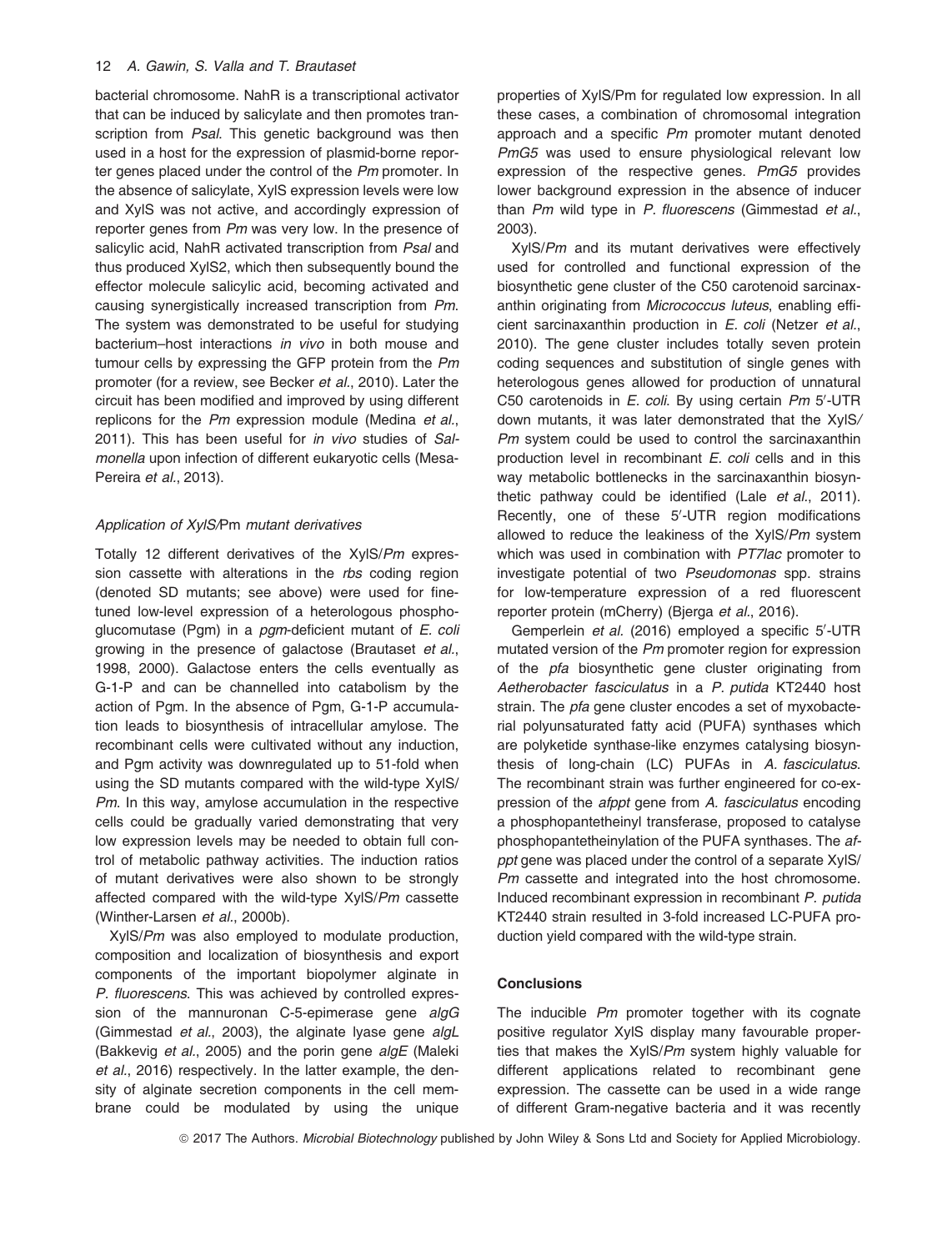also demonstrated to function in Gram-positive organisms further extending the range of its potential applications. The system is characterized by the simple mode of regulation which can be achieved by using different inducers which are typically non-metabolized by a host and enter passively to the cells. These properties together with a dose-dependent induction response and low background expression in the absence of inducer make this expression system highly flexible for both high-level protein production and metabolic engineering in many host organisms. Synthetic biology continuously raises increasing need for useful expression systems, enabling fine-tuned expression of genes and gene cluster around physiologically relevant levels. Ongoing bioprospecting and advanced genetic engineering aim to generate synthetic gene clusters for microbial production of complex chemicals, such as antibiotics, biopolymers and terpenoids, for various medical and industrial applications. To fully explore the potential of such approaches, genetic tools enabling the functional expression of the desired genes in the preferred microbial host will be crucial. The combinatorial mutagenesis efforts made to improve and expand the properties of XylS/Pm have provided better tools for such purposes, and the technologies used to improve this particular system, as presented here, have great potentials to be used for alternative bacterial expression systems.

#### Acknowledgements

This work was supported by the ERASysAPP project LeanProt financed by the Research Council of Norway.

#### Conflict of interest

None declared.

#### References

- Abril, M.A., Michan, C., Timmis, K.N., and Ramos, J.L. (1989) Regulator and enzyme specificities of the TOL plasmid-encoded upper pathway for degradation of aromatic hydrocarbons and expansion of the substrate range of the pathway. J Bacteriol 171: 6782-6790.
- Aune, T.E., Bakke, I., Drabløs, F., Lale, R., Brautaset, T., and Valla, S. (2010) Directed evolution of the transcription factor XylS for development of improved expression systems. Microb Biotechnol 3: 38–47.
- Bakke, I., Berg, L., Aune, T.E., Brautaset, T., Sletta, H., Tøndervik, A., and Valla, S. (2009) Random mutagenesis of the Pm promoter as a powerful strategy for improvement of recombinant-gene expression. Appl Environ Microbiol 75: 2002–2011.
- Bakkevig, K., Sletta, H., Gimmestad, M., Aune, R., Ertesvåg, H., Degnes, K., et al. (2005) Role of the

Pseudomonas fluorescens alginate lyase (AlgL) in clearing the periplasm of alginates not exported to the extracellular environment. J Bacteriol 187, 8375-8384.

- Balzer, S., Kucharova, V., Megerle, J., Lale, R., Brautaset, T., and Valla, S. (2013) A comparative analysis of the properties of regulated promoter systems commonly used for recombinant gene expression in Escherichia coli. Microb Cell Fact 12: 26.
- Beaudoin, T., Zhang, L., Hinz, A.J., Parr, C.J., and Mah, T.-F. (2012) The biofilm-specific antibiotic resistance gene ndvB is important for expression of ethanol oxidation genes in Pseudomonas aeruginosa biofilms. J Bacteriol 194: 3128–3136.
- Becker, P.D., Royo, J.L., and Guzman, C.A. (2010) Exploitation of prokaryotic expression systems based on the salicylate-dependent control circuit encompassing nahR/Psal:: xylS2 for biotechnological applications. Bioeng Bugs 1: 244–251.
- Bell, A., Bains, M., and Hancock, R.E. (1991) Pseudomonas aeruginosa outer membrane protein OprH: expression from the cloned gene and function in EDTA and gentamicin resistance. J Bacteriol 173: 6657–6664.
- Berg, L., Lale, R., Bakke, I., Burroughs, N., and Valla, S. (2009) The expression of recombinant genes in Escherichia coli can be strongly stimulated at the transcript production level by mutating the DNA-region corresponding to the 5'-untranslated part of mRNA. Microb Biotechnol 2: 379–389.
- Berg, L., Kucharova, V., Bakke, I., Valla, S., and Brautaset, T.  $(2012)$  Exploring the  $5'$ -UTR DNA region as a target for optimizing recombinant gene expression from the strong and inducible Pm promoter in Escherichia coli. J Biotechnol 158: 224–230.
- Bi, C., Su, P., Müller, J., Yeh, Y.D., Chhabra, S.R., Beller, H.R., et al. (2013) Development of a broad-host synthetic biology toolbox for Ralstonia eutropha and its application to engineering hydrocarbon biofuel production. Microb Cell Fact 12: 107.
- Binder, D., Probst, C., Grünberger, A., Hilgers, F., Loeschcke, A., Jaeger, K.-E., et al. (2016) Comparative single-cell analysis of different E. coli expression systems during microfluidic cultivation. PLoS ONE 11: e0160711.
- Bjerga, G.E.K., Lale, R., and Williamson, A.K. (2016) Engineering low-temperature expression systems for heterologous production of cold-adapted enzymes. Bioengineered 7: 33–38.
- Blatny, J.M., Brautaset, T., Winther-Larsen, H.C., Haugan, K., and Valla, S. (1997a) Construction of a versatile set of broad-host-range cloning and expression vectors based on the RK2 replicon. Appl Environ Microbiol 63: 370–379.
- Blatny, J.M., Brautaset, T., Winther-Larsen, H.C., Karunakaran, P., and Valla, S. (1997b) Improved broad-hostrange RK2 vectors useful for high and low regulated gene expression levels in gram-negative bacteria. Plasmid 38: 35–51.
- Boldt, T.S., Sørensen, J., Karlson, U., Molin, S., and Ramos, C. (2004) Combined use of different Gfp reporters for monitoring single-cell activities of a genetically modified PCB degrader in the rhizosphere of alfalfa. FEMS Microbiol Ecol 48: 139–148.

ª 2017 The Authors. Microbial Biotechnology published by John Wiley & Sons Ltd and Society for Applied Microbiology.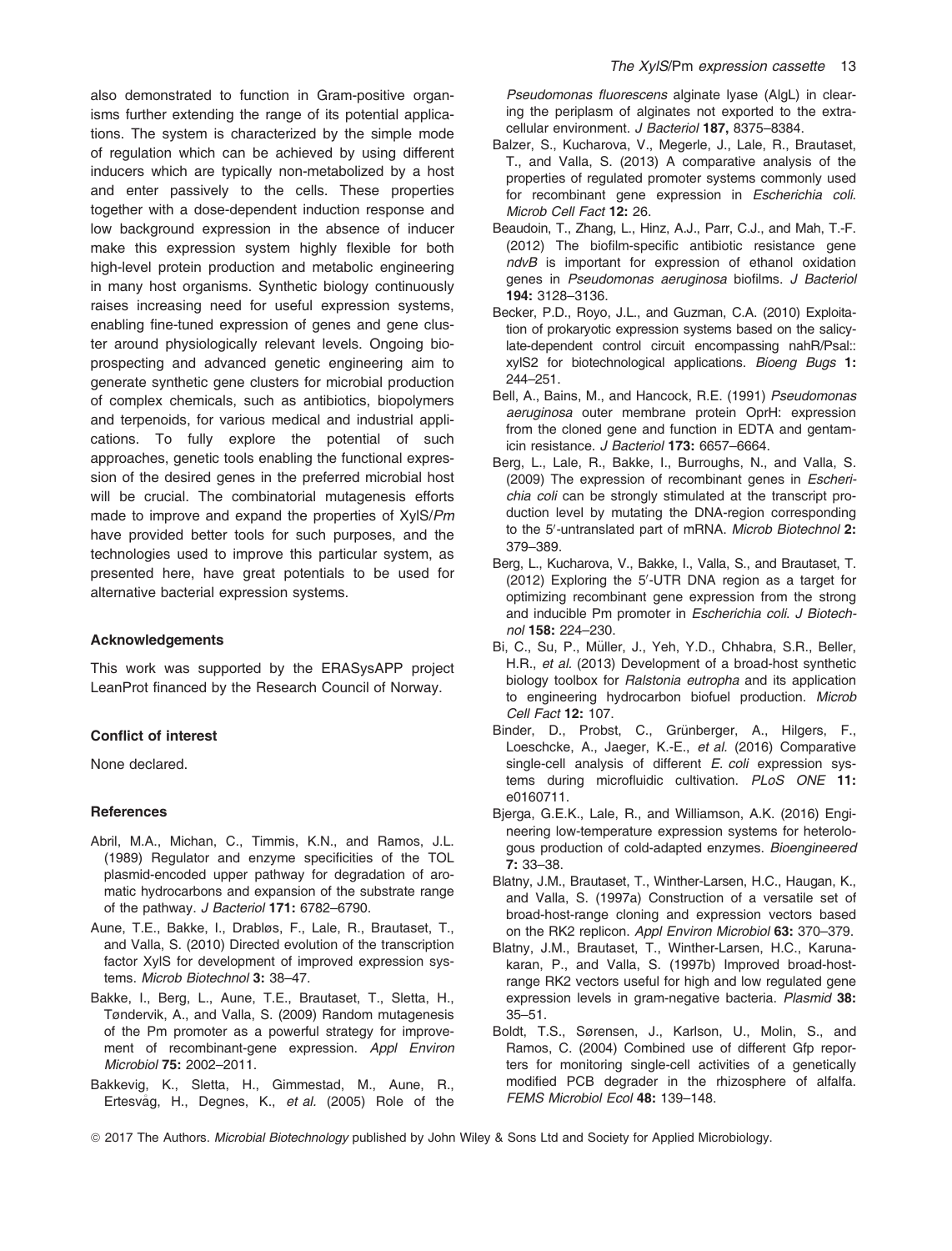- Brautaset, T., Standal, R., Espevik, F., and Valla, S. (1994) Nucleotide sequence and expression analysis of the Acetobacter xylinum phosphoglucomutase gene. Microbiology 140: 1183–1188.
- Brautaset, T., Petersen, S., and Valla, S. (1998) An experimental study on carbon flow in Escherichia coli as a function of kinetic properties and expression levels of the enzyme phosphoglucomutase. Biotechnol Bioeng 58: 299–302.
- Brautaset, T., Petersen, S.B., and Valla, S. (2000) In vitro determined kinetic properties of mutant phosphoglucomutases and their effects on sugar metabolism in Escherichia coli. Metab Eng 2: 104–114.
- Brautaset, T., Lale, R., and Valla, S. (2009) Positively regulated bacterial expression systems. Microb Biotechnol 2: 15–30.
- Casaz, P., Happel, A., Keithan, J., Read, D.L., Strain, S.R., and Levy, S.B. (2001) The Pseudomonas fluorescens transcription activator AdnA is required for adhesion and motility. Microbiology 147: 355-361.
- Cebolla, A., Sousa, C., and de Lorenzo, V. (2001) Rational design of a bacterial transcriptional cascade for amplifying gene expression capacity. Nucleic Acids Res 29: 759–766.
- Cebolla, A., Royo, J.L., de Lorenzo, V., and Santero, E. (2002) Improvement of recombinant protein yield by a combination of transcriptional amplification and stabilization of gene expression. Appl Environ Microbiol 68: 5034–5041.
- Dammeyer, T., Steinwand, M., Krüger, S.-C., Dübel, S., Hust, M., and Timmis, K.N. (2011) Efficient production of soluble recombinant single chain Fy fragments by a Pseudomonas putida strain KT2440 cell factory. Microb Cell Fact 10: 11.
- Domínguez-Cuevas, P., Marín, P., Ramos, J.M., and Marqués, S. (2005) RNA polymerase holoenzymes can share a single transcription start site for the Pm promoter. Critical nucleotides in the -7 to -18 region are needed to select between RNA polymerase with sigma38 or sigma32. J Biol Chem 280: 41315–41323.
- Domínguez-Cuevas, P., Marín, P., Marqués, S., and Ramos, J.L. (2008) XylS–Pm promoter interactions through two helix–turn–helix motifs: identifying XylS residues important for DNA binding and activation. J Mol Biol 375: 59–69.
- Domínguez-Cuevas, P., Ramos, J.L., and Marqués, S. (2010) Sequential XylS-CTD binding to the Pm promoter induces DNA bending prior to activation. J Bacteriol 192: 2682–2690.
- Dragset, M.S., Barczak, A.K., Kannan, N., Mærk, M., Flo, T.H., Valla, S., et al. (2015) Benzoic acid-inducible gene expression in mycobacteria. PLoS ONE 10: e0134544.
- Egan, S.M. (2002) Growing repertoire of AraC/XylS activators. J Bacteriol 184: 5529–5532.
- Eko, F.O., Mayr, U.B., Attridge, S.R., and Lubitz, W. (2000) Characterization and immunogenicity of Vibrio cholerae ghosts expressing toxin-coregulated pili. J Biotechnol 83: 115–123.
- Eko, F.O., Lubitz, W., McMillan, L., Ramey, K., Moore, T.T., Ananaba, G.A., et al. (2003) Recombinant Vibrio cholerae ghosts as a delivery vehicle for vaccinating against Chlamydia trachomatis. Vaccine 21: 1694–1703.
- Eko, F.O., Mania-Pramanik, J., Pais, R., Pan, Q., Okenu, D.M.N., Johnson, A., et al. (2014) Vibrio cholerae ghosts (VCG) exert immunomodulatory effect on dendritic cells for enhanced antigen presentation and induction of protective immunity. BMC Immunol 15, 584.
- Frerichs-Deeken, U., Goldenstedt, B., Gahl-Janssen, R., Kappl, R., Hüttermann, J., and Fetzner, S. (2003) Functional expression of the quinoline 2-oxidoreductase genes (qorMSL) in Pseudomonas putida KT2440 pUF1 and in P. putida 86-1  $\triangle$ gor pUF1 and analysis of the Qor proteins. Eur J Biochem 270: 1567-1577.
- Fukuhara, Y., Inakazu, K., Kodama, N., Kamimura, N., Kasai, D., Katayama, Y., et al. (2010) Characterization of the isophthalate degradation genes of Comamonas sp. strain E6. Appl Environ Microbiol 76: 519-527.
- Gallegos, M.T., Marqués, S., and Ramos, J.L. (1996) Expression of the TOL plasmid *xvIS* gene in Pseudomonas putida occurs from an alpha 70-dependent promoter or from alpha 70- and alpha 54-dependent tandem promoters according to the compound used for growth. J Bacteriol 178: 2356–2361.
- Gallegos, M.-T., Schleif, R., Bairoch, A., Hofmann, K., and Ramos, J.L. (1997) AraC/XylS family of transcriptional regulators. Microbiol Mol Biol Rev 61: 393–410.
- Gemperlein, K., Zipf, G., Bernauer, H.S., Müller, R., and Wenzel, S.C. (2016) Metabolic engineering of Pseudomonas putida for production of docosahexaenoic acid based on a myxobacterial PUFA synthase. Metab Eng 33: 98–108.
- Gimmestad, M., Sletta, H., Ertesvaag, H., Bakkevig, K., Jain, S., Skjåk-Bræk, G., et al. (2003) The Pseudomonas fluorescens AlgG protein, but not its mannuronan C-5-epimerase activity, is needed for alginate polymer function. J Bacteriol 185: 3515–3523.
- Golomb, M., and Chamberlin, M. (1974) Characterization of T7-specific ribonucleic acid polymerase. J Biol Chem 249: 2858–2868.
- González-Pérez, M.M., Ramos, J.L., Gallegos, M.T., and Marqués, S. (1999) Critical nucleotides in the upstream region of the XyIS-dependent TOL meta-cleavage pathway operon promoter as deduced from analysis of mutants. J Biol Chem 274: 2286–2290.
- González-Pérez, M.M., Marqués, S., Domínguez-Cuevas, P., and Ramos, J.L. (2002) XylS activator and RNA polymerase binding sites at the Pm promoter overlap. FEBS Lett 519: 117–122.
- Greated, A., Lambertsen, L., Williams, P.A., and Thomas, C.M. (2002) Complete sequence of the IncP-9 TOL plasmid pWW0 from Pseudomonas putida. Environ Microbiol 4: 856–871.
- Gross, F., Gottschalk, D., and Müller, R. (2005) Posttranslational modification of myxobacterial carrier protein domains in Pseudomonas sp. by an intrinsic phosphopantetheinyl transferase. Appl Microbiol Biotechnol 68: 66–74.
- Gross, F., Luniak, N., Perlova, O., Gaitatzis, N., Jenke-Kodama, H., Gerth, K., et al. (2006) Bacterial type III polyketide synthases: phylogenetic analysis and potential for the production of novel secondary metabolites by heterologous expression in pseudomonads. Arch Microbiol 185: 28–38.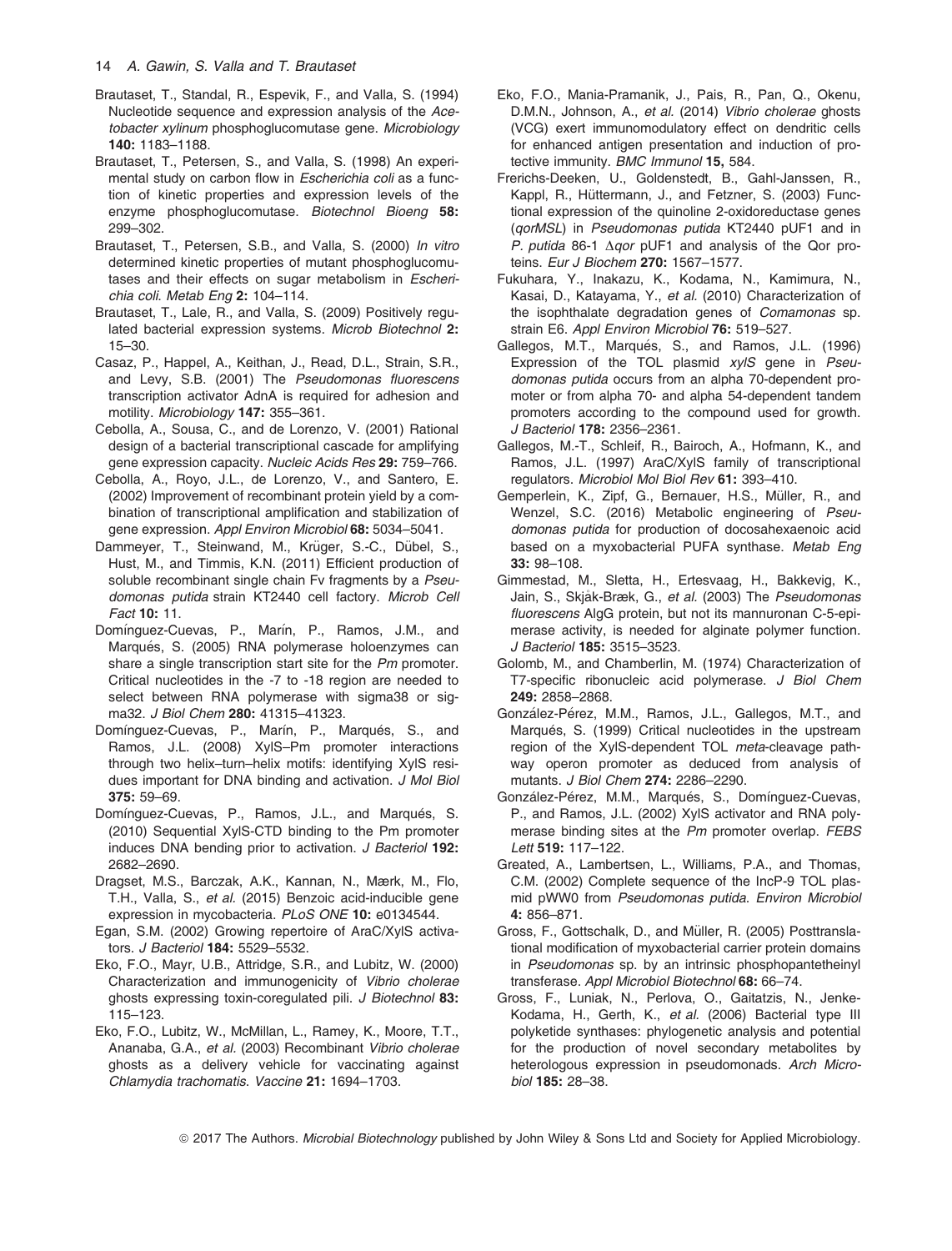- Heggeset, T.M., Kucharova, V., Nærdal, I., Valla, S., Sletta, H., Ellingsen, T.E., and Brautaset, T. (2013) Combinatorial mutagenesis and selection of improved signal sequences and their application for high-level production of translocated heterologous proteins in Escherichia coli. Appl Environ Microbiol 79: 559–568.
- Inouye, S., Nakazawa, A., and Nakazawa, T. (1987) Expression of the regulatory gene  $xy/S$  on the TOL plasmid is positively controlled by the *XyIR* gene product. Proc Natl Acad Sci USA 84: 5182–5186.
- Jiménez, J.I., Pérez-Pantoja, D., Chavarría, M., Díaz, E., and de Lorenzo, V. (2014) A second chromosomal copy of the catA gene endows Pseudomonas putida mt-2 with an enzymatic safety valve for excess of catechol. Environ Microbiol 16: 1767–1778.
- Kaldalu, N., Toots, U., de Lorenzo, V., and Ustav, M. (2000) Functional domains of the TOL plasmid transcription factor XylS. J Bacteriol 182: 1118–1126.
- Kamimura, N., Aoyama, T., Yoshida, R., Takahashi, K., Kasai, D., Abe, T., et al. (2010) Characterization of the protocatechuate 4,5-cleavage pathway operon in Comamonas sp. strain E6 and discovery of a novel pathway gene. Appl Environ Microbiol 76: 8093–8101.
- Karunakaran, P., Endresen, D.T., Ertesvaag, H., Janet Martha Blatny, J.M. and Valla, S. (1999) A small derivative of the broad-host-range plasmid RK2 which can be switched from a replicating to a non-replicating state as a response to an externally added inducer. FEMS Microbiol Lett 180, 221–227.
- Kessler, B., de Lorenzo, V., and Timmis, K.N. (1993) Identification of a *cis*-acting sequence within the Pm promoter of the TOL plasmid which confers XylS-mediated responsiveness to substituted benzoates. J Mol Biol 230: 699–703.
- Kessler, B., Timmis, K., and de Lorenzo, V. (1994) The organization of the Pm promoter of the TOL plasmid reflects the structure of its cognate activator protein XylS. Molec Gen Genet 244: 596–605.
- Kloos, D.U., Strätz, M., Güttler, A., Steffan, R.J., and Timmis, K.N. (1994) Inducible cell lysis system for the study of natural transformation and environmental fate of DNA released by cell death. J Bacteriol 176: 7352-7361.
- Köplin, R., Arnold, W., Hotte, B., Simon, R., Wang, G., and Puhler, A. (1992) Genetics of xanthan production in Xanthomonas campestris: the xanA and xanB genes are involved in UDP-glucose and GDP-mannose biosynthesis. J Bacteriol 174: 191–199.
- Kucharova, V., Skancke, J., Brautaset, T., and Valla, S. (2013) Design and optimization of short DNA sequences that can be used as  $5'$  fusion partners for high-level expression of heterologous genes in Escherichia coli. Appl Environ Microbiol 79: 6655-6664.
- Kuepper, J., Dickler, J., Biggel, M., Behnken, S., Jäger, G., Wierckx, N., and Blank, L.M. (2015) Metabolic engineering of Pseudomona putida KT2440 to produce anthranilate from glucose. Front Microbiol 6: 1310.
- Lale, R., Berg, L., Stüttgen, F., Netzer, R., Stafsnes, M., Brautaset, T., et al. (2011) Continuous control of the flow in biochemical pathways through 5' untranslated region sequence modifications in mRNA expressed from the broad-host-range promoter Pm. Appl Environ Microbiol 77: 2648–2655.
- Lan, W.S., Lu, T.K., Qin, Z.F., Shi, X.J., Wang, J.J., Hu, Y.F., et al. (2014) Genetically modified microorganism Spingomonas paucimobilis UT26 for simultaneously degradation of methyl-parathion and  $\gamma$ -hexachlorocyclohexane. Ecotoxicology 23: 840-850.
- Li, G.W. (2015) How do bacteria tune translation efficiency? Curr Opin Microbiol 24: 66–71.
- Liu, X., Germaine, K.J., Ryan, D., and Dowling, D.N. (2010) Genetically modified Pseudomonas biosensing biodegraders to detect PCB and chlorobenzoate bioavailability and biodegradation in contaminated soils. Bioeng Bugs 1: 198–206.
- de Lorenzo, V., Fernández, S., Herrero, M., Jakubzik, U., and Timmis, K.N. (1993) Engineering of alkyl- and haloaromatic-responsive gene expression with mini-transposons containing regulated promoters of biodegradative pathways of Pseudomonas. Gene 130: 41-46.
- Maleki, S., Almaas, E., Zotchev, S.B., Valla, S., and Ertesvag, H. (2016) Alginate biosynthesis factories in Pseudomonas fluorescens: localization and correlation with alginate production level. Appl Environ Microbiol 82: 1227–1236.
- Manzanera, M., Marqués, S., and Ramos, J.L. (2000) Mutational analysis of the highly conserved C-terminal residues of the XylS protein, a member of the AraC family of transcriptional regulators. FEBS Lett 476: 312–317.
- Marqués, S., Manzanera, M., González-Pérez, M.-M., Gallegos, M.-T., and Ramos, J.L. (1999) The XylS-dependent Pm promoter is transcribed in vivo by RNA polymerase with  $\sigma$ 32 or  $\sigma$ 38 depending on the growth phase. Mol Microbiol 31: 1105–1113.
- Martin, R.G., and Rosner, J.L. (2001) The AraC transcriptional activators. Curr Opin Microbiol 4: 132–137.
- Martínez, V., García, P., García, J.L., and Prieto, M.A. (2011) Controlled autolysis facilitates the polyhydroxyalkanoate recovery in Pseudomonas putida KT2440. Microb Biotechnol 4: 533–547.
- Martínez-García, E., and de Lorenzo, V. (2011) Engineering multiple genomic deletions in Gram-negative bacteria: analysis of the multi-resistant antibiotic profile of Pseudomonas putida KT2440. Environ Microbiol 13: 2702– 2716.
- Martínez-García, E., Nikel, P.I., Aparicio, T., and de Lorenzo, V. (2014) Pseudomonas 2.0: genetic upgrading of P. putida KT2440 as an enhanced host for heterologous gene expression. Microb Cell Fact 13: 159.
- Medina, C., Camacho, E.M., Flores, A., Mesa-Pereira, B., and Santero, E. (2011) Improved expression systems for regulated expression in Salmonella infecting eukaryotic cells. PLoS ONE 6: e23055.
- Mermod, N., Ramos, J.L., Lehrbach, P.R., and Timmis, K.N. (1986) Vector for regulated expression of cloned genes in a wide range of gram-negative bacteria. J Bacteriol 167: 447–454.
- Mesa-Pereira, B., Medina, C., Camacho, E.M., Flores, A., and Santero, E. (2013) Novel tools to analyze the function of Salmonella effectors show that svpb ectopic expression induces cell cycle arrest in tumor cells. PLoS ONE 8: e78458.
- Mesa-Pereira, B., Medina, C., Camacho, E.M., Flores, A., and Santero, E. (2015) Improved cytotoxic effects of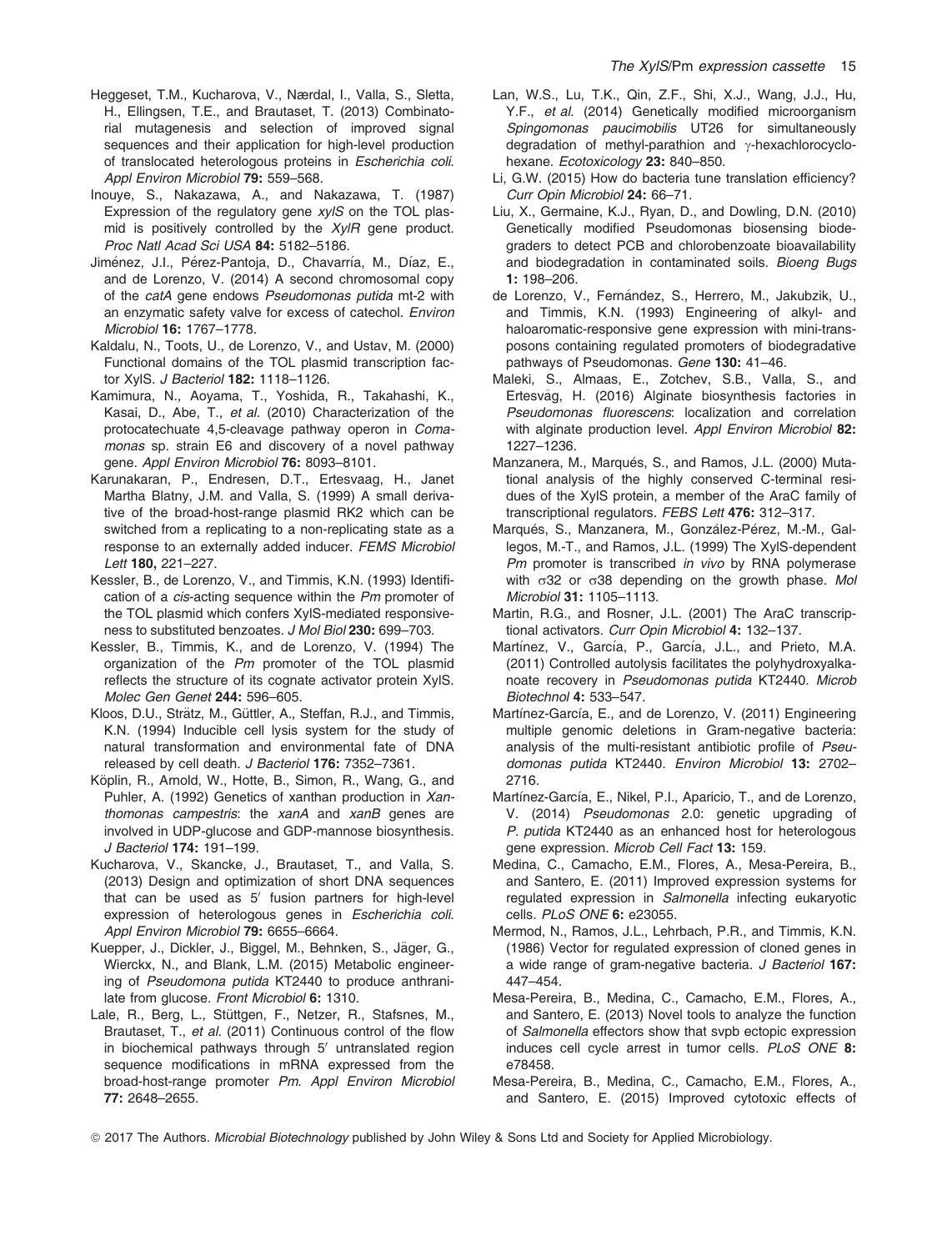Salmonella-producing cytosine deaminase in tumour cells. Microb Biotechnol 8: 169–176.

- Michan, C., Zhou, L., Gallegos, M.T., Timmis, K.N., and Ramos, J.L. (1992a) Identification of critical aminoterminal regions of XylS. The positive regulator encoded by the TOL plasmid. J Biol Chem 267: 22897-22901.
- Michan, C., Kessler, B., De Lorenzo, V., Timmis, K.N., and Ramos, J.L. (1992b) XylS domain interactions can be deduced from intra allelic dominance in double mutants of Pseudomonas putida. Mol Gen Genet 235: 406–412.
- Nag, P., and Pal, S. (2013) Fe protein over-expression can enhance the nitrogenase activity of Azotobacter vinelandii. J Basic Microbiol 53: 156–162.
- Netzer, R., Stafsnes, M.H., Andreassen, T., Goksøyr, A., Bruheim, P., and Brautaset, T. (2010) Biosynthetic pathway for  $\gamma$ -cyclic sarcinaxanthin in Micrococcus luteus: heterologous expression and evidence for diverse and multiple catalytic functions of C(50) carotenoid cyclases. J Bacteriol 192: 5688–5699.
- Nielsen, A.T., Tolker-Nielsen, T., Barken, K.B., and Molin, S. (2000) Role of commensal relationships on the spatial structure of a surface-attached microbial consortium. Environ Microbiol 2: 59–68.
- Nikel, P.I., and de Lorenzo, V. (2013) Engineering an anaerobic metabolic regime in Pseudomonas putida KT2440 for the anoxic biodegradation of 1,3-dichloroprop-1-ene. Metab Eng 15: 98–112.
- Ortiz-Román, L., Riguelme-Neira, R., Vidal, R., and Oñate, A. (2014) Roles of genomic island 3 (GI-3) BAB1\_0267 and BAB1\_0270 open reading frames (ORFs) in the virulence of Brucella abortus 2308. Vet Microbiol 172, 279–284.
- Perlova, O., Fu, J., Kuhlmann, S., Krug, D., Stewart, A.F., Zhang, Y., and Müller, R. (2006) Reconstitution of the myxothiazol biosynthetic gene cluster by Red/ET recombination and heterologous expression in Myxococcus xanthus. Appl Environ Microbiol 72: 7485–7494.
- Plesiat, P., Aires, J.R., Godard, C., and Köhler, T. (1997) Use of steroids to monitor alterations in the outer membrane of Pseudomonas aeruginosa. J Bacteriol 179: 7004–7010.
- Prieto, M.A., Kellerhals, M.B., Bozzato, G.B., Radnovic, D., Witholt, B., and Kessler, B. (1999) Engineering of Stable recombinant bacteria for production of chiral mediumchain-length poly-3-hydroxyalkanoates. Appl Environ Microbiol 65: 3265–3271.
- Purvanov, V., and Fetzner, S. (2005) Replacement of active-site residues of quinoline 2-oxidoreductase involved in substrate recognition and specificity. Curr Microbiol 50: 217–222.
- Ramey, K., Eko, F.O., Thompson, W.E., Armah, H., Igietseme, J.U., and Stiles, J.K. (2009) Immunolocalization and challenge studies using a recombinant Vibrio cholerae ghost expressing Trypanosoma brucei Ca<sup>2+</sup> ATPase (TBCA2) antigen. Am J Trop Med Hyg 81: 407–415.
- Ramos, J.L., Stolz, A., Reineke, W., and Timmis, K.N. (1986) Altered effector specificities in regulators of gene expression: TOL plasmid xylS mutants and their use to engineer expansion of the range of aromatics degraded by bacteria. Proc Natl Acad Sci USA 83: 8467–8471.
- Ramos, J.L., González-Carrero, M., and Timmis, K.N. (1988) Broad-host range expression vectors containing

manipulated meta-cleavage pathway regulatory elements of the TOL plasmid. FEBS Lett 226: 241-246.

- Ramos, J.L., Michan, C., Rojo, F., Dwyer, D., and Timmis, K. (1990a) Signal-regulator interactions. Genetic analysis of the effector binding site of  $xy/S$ , the benzoate-activated positive regulator of Pseudomonas TOL plasmid metacleavage pathway operon. J Mol Biol 211: 373–382.
- Ramos, J.L., Rojo, F., Zhou, L., and Timmis, K.N. (1990b) A family of positive regulators related to the Pseudomonas putida TOL plasmid XylS and the Escherichia coli AraC activators. Nucleic Acids Res 18: 2149–2152.
- Ramos, J.L., Marqués, S., and Timmis, K.N. (1997) Transcriptional control of the Pseudomonas TOL plasmid catabolite operons is achieved through an interplay of host factors and plasmid-encoded regulators. Annu Rev Microbiol 51: 341–373.
- Rosano, G.L., and Ceccarelli, E.A. (2014) Recombinant protein expression in Escherichia coli: advances and challenges. Front Microbiol 5: 172.
- Royo, J.L., Moreno-Ruiz, E., Cebolla, A., and Santero, E. (2005a) Stable long-term indigo production by overexpression of dioxygenase genes using a chromosomal integrated cascade expression circuit. J Biotech 116: 113–124.
- Royo, J.L., Manyani, H., Cebolla, A., and Santero, E. (2005b) A new generation of vectors with increased induction ratios by overimposing a second regulatory level by attenuation. Nucleic Acids Res 33: e169.
- Royo, J.L., Becker, P.D., Camacho, E.M., Cebolla, A., Link, C., Santero, E., and Guzman, C.A. (2007) In vivo gene regulation in Salmonella spp. by a salicylate-dependent control circuit. Nat Methods 4: 937–942.
- Ruíz, R., and Ramos, J.L. (2001) Residues 137 and 153 of XylS influence contacts with the C-terminal end of the RNA polymerase alpha subunit. Biochem Biophys Res Commun 287: 519–521.
- Ruíz, R., and Ramos, J.L. (2002) Residues 137 and 153 at the N terminus of the XylS protein influence the effector profile of this transcriptional regulator and the s factor used by RNA polymerase to stimulate transcription from its cognate promoter. J Biol Chem 277: 7282–7286.
- Ruíz, R., Marqués, S., and Ramos, J.L. (2003) Leucines 193 and 194 at the N-Terminal domain of the XylS protein, the positive transcriptional regulator of the TOL meta-cleavage pathway, are involved in dimerization. J Bacteriology 185: 3036–3041.
- Santiago, A.E., Yan, M.B., Tran, M., Wright, N., Luzader, D.H., Kendall, M.M., et al. (2016) A large family of antiactivators accompanying XylS/AraC family regulatory proteins. Mol Microbiol 101: 314-332.
- Sasoh, M., Masai, E., Ishibashi, S., Hara, H., Kamimura, N., Miyauchi, K., and Fukuda, M. (2006) Characterization of the terephthalate degradation genes of Comamonas sp. strain E6. Appl Environ Microbiol 72: 1825–1832.
- Schleif, R. (2003) AraC protein: a love-hate relationship. BioEssays 25: 274–282.
- Schmutzler, K., Schmid, A., and Buehler, K. (2015) A threestep method for analysing bacterial biofilm formation under continuous medium flow. Appl Microbiol Biotechnol 99: 6035–6047.
- Silva-Rocha, R., Jong, H., Tamames, J., and de Lorenzo, V. (2011) The logic layout of the TOL network of